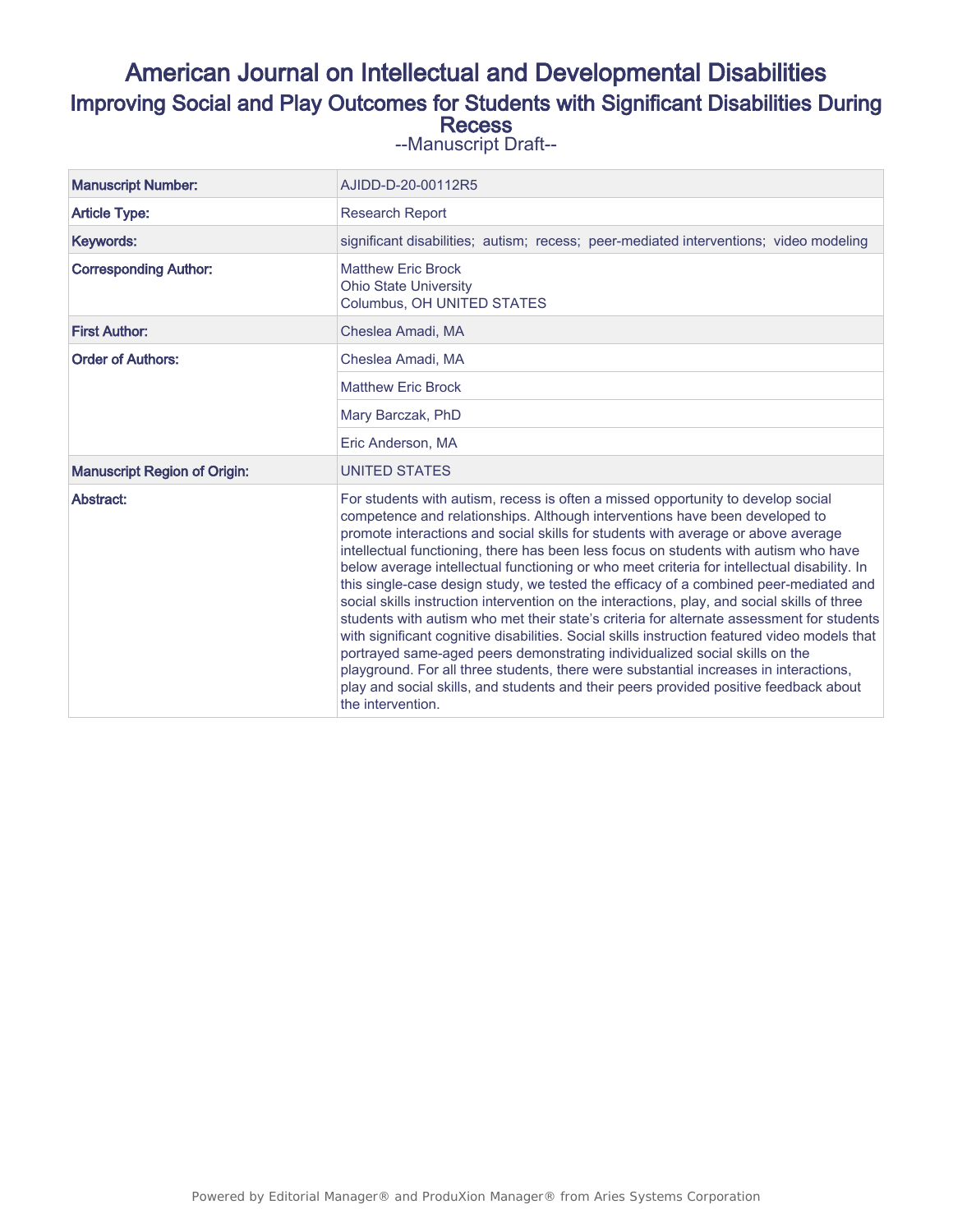## IMPROVING SOCIAL AND PLAY OUTCOMES 1

## **Improving Social and Play Outcomes for Students**

## **with Significant Disabilities During Recess**

Chelsea J. Amadi<sup>1</sup>, Matthew E. Brock<sup>2</sup>, Mary A. Barczak<sup>3</sup>, Eric J. Anderson<sup>1</sup>

<sup>1</sup>Ohio State University

<sup>2</sup>Crane Center for Early Childhood Research and Practice, Ohio State University

<sup>3</sup>University of Oklahoma

## **Author Note:**

Correspondence concerning this article should be addressed to Dr. Matthew E. Brock, PAES 334, 305 Annie and John Glenn Ave, Columbus, OH 43210; Email: brock.184@osu.edu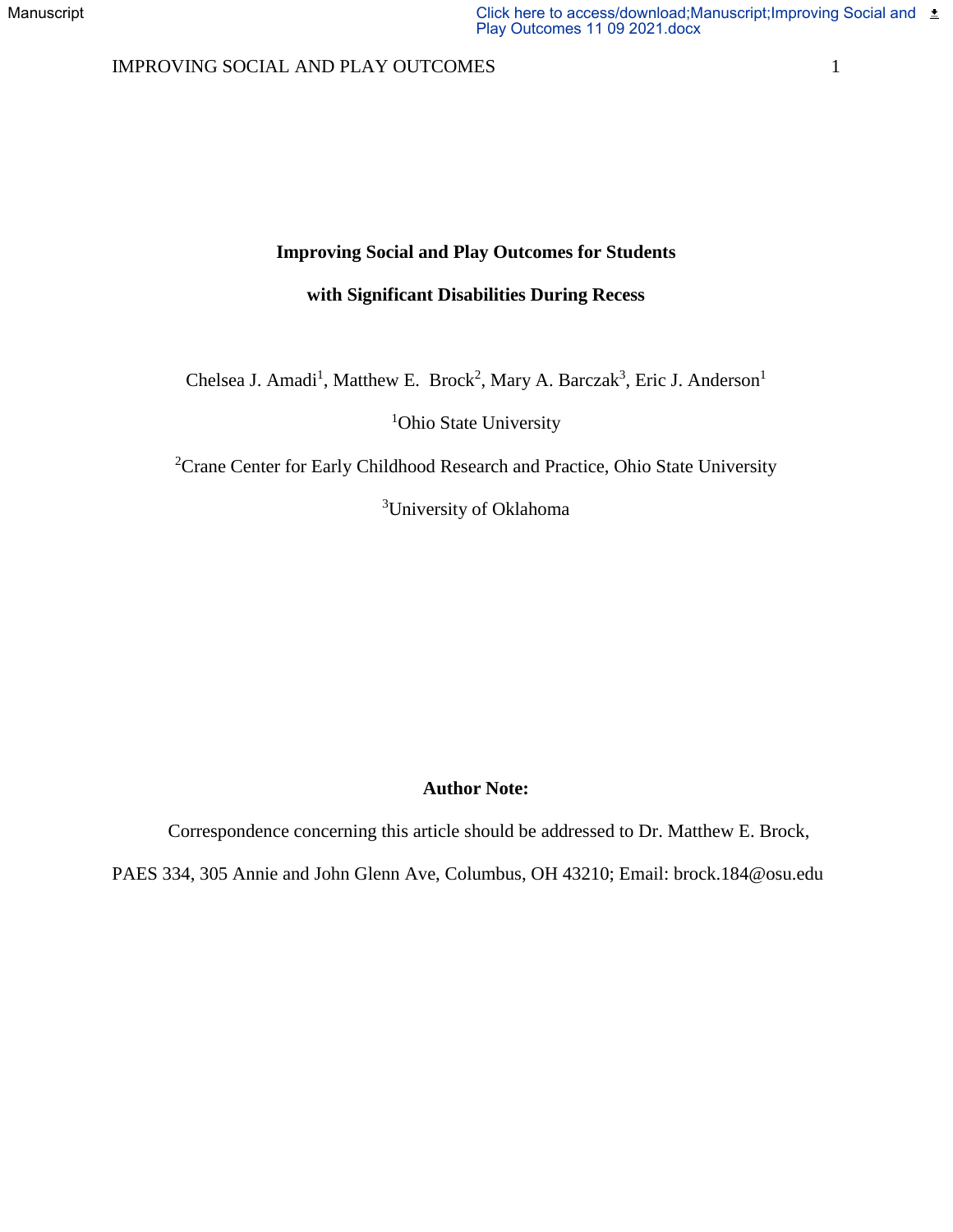#### **Abstract**

For students with autism, recess is often a missed opportunity to develop social competence and relationships. Although interventions have been developed to promote interactions and social skills for students with average or above average intellectual functioning, there has been less focus on students with autism who have below average intellectual functioning or who meet criteria for intellectual disability. In this single-case design study, we tested the efficacy of a combined peer-mediated and social skills instruction intervention on the interactions, play, and social skills of three students with autism who met their state's criteria for alternate assessment for students with significant cognitive disabilities. Social skills instruction featured video models that portrayed same-aged peers demonstrating individualized social skills on the playground. For all three students, there were substantial increases in interactions, play and social skills, and students and their peers provided positive feedback about the intervention.

*Keywords*: significant disabilities; autism; recess; peer-mediated interventions; video modeling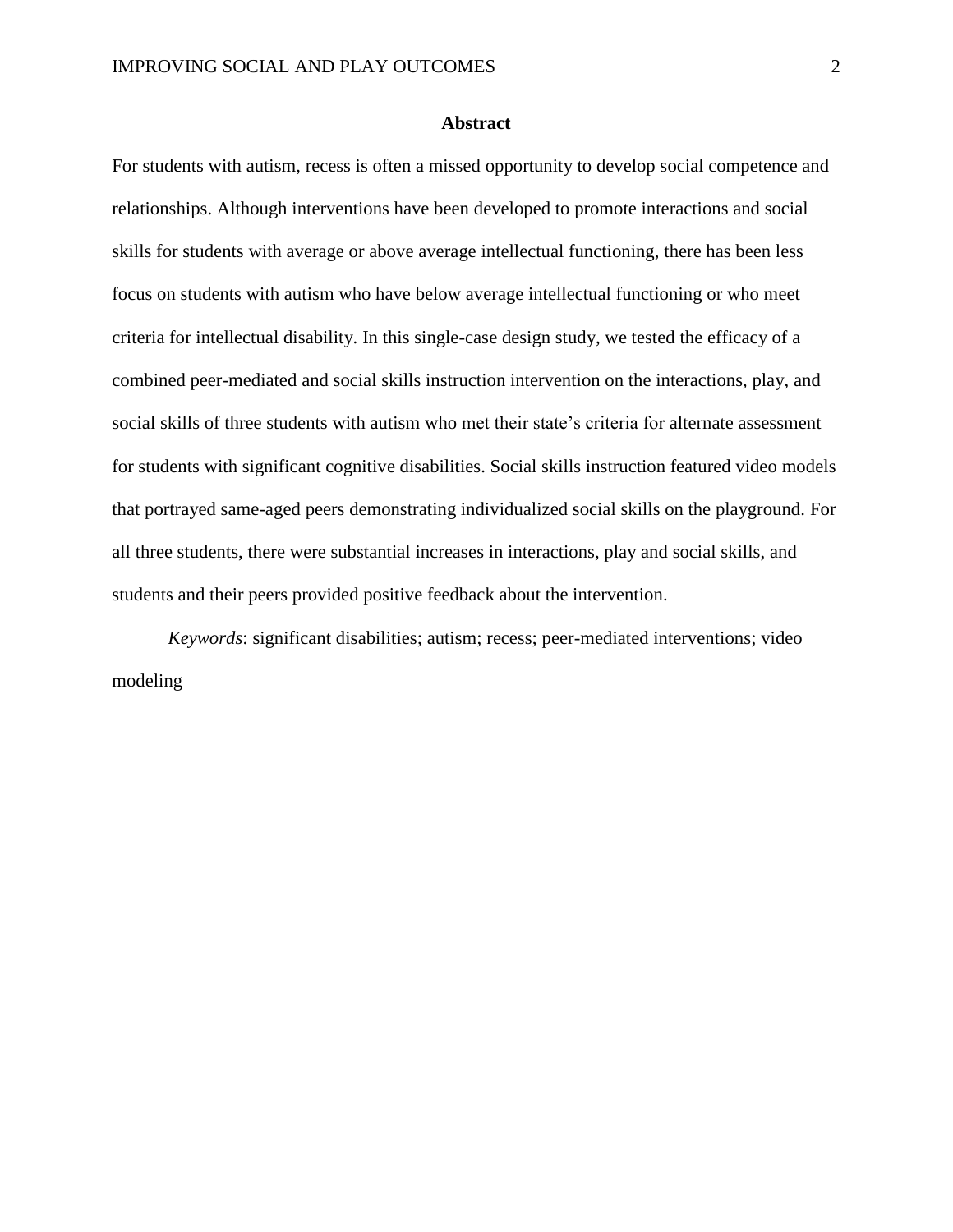# **Improving Social and Play Outcomes for Students with Significant Disabilities During Recess**

Autism spectrum disorder (ASD) encompasses students with a diversity of support needs (American Psychiatric Association, 2013). Specifically, students with significant disabilities often struggle to develop social competence and connections at school (Carter et al., 2016). These challenges stem from underlying social communication impairment associated with autism, but can be exacerbated by how students with significant disabilities are commonly educated and supported (Giangreco, 2021). For example, students with significant disabilities are often taught in separate classrooms and schools where they only have limited opportunities to interact with peers without disabilities (U.S. Department of Education, 2021). Even when students with significant disabilities are placed in general education classrooms, they may not benefit from opportunities for social development without adequate supports. Observational data from general education classrooms shows that students with significant disabilities may sit on the periphery of the classroom with adult support staff instead of among peers and may have limited interactions with peers (Feldman et al., 2016).

Two evidence-based practices that can improve social outcomes for students with autism are peer-mediated intervention and video modeling (Hume et al., 2021). Distinct peer-mediated interventions have been developed to match different goals and contexts in schools. For example, peer support arrangements involve peers providing both academic and social support to students with significant disabilities in general education classrooms with coaching from an adult (Brock & Huber, 2017). Peer network interventions involve regular meetings to promote social support and participation during non-academic activities, such as lunch and after-school clubs and social events (Asmus et al., 2017).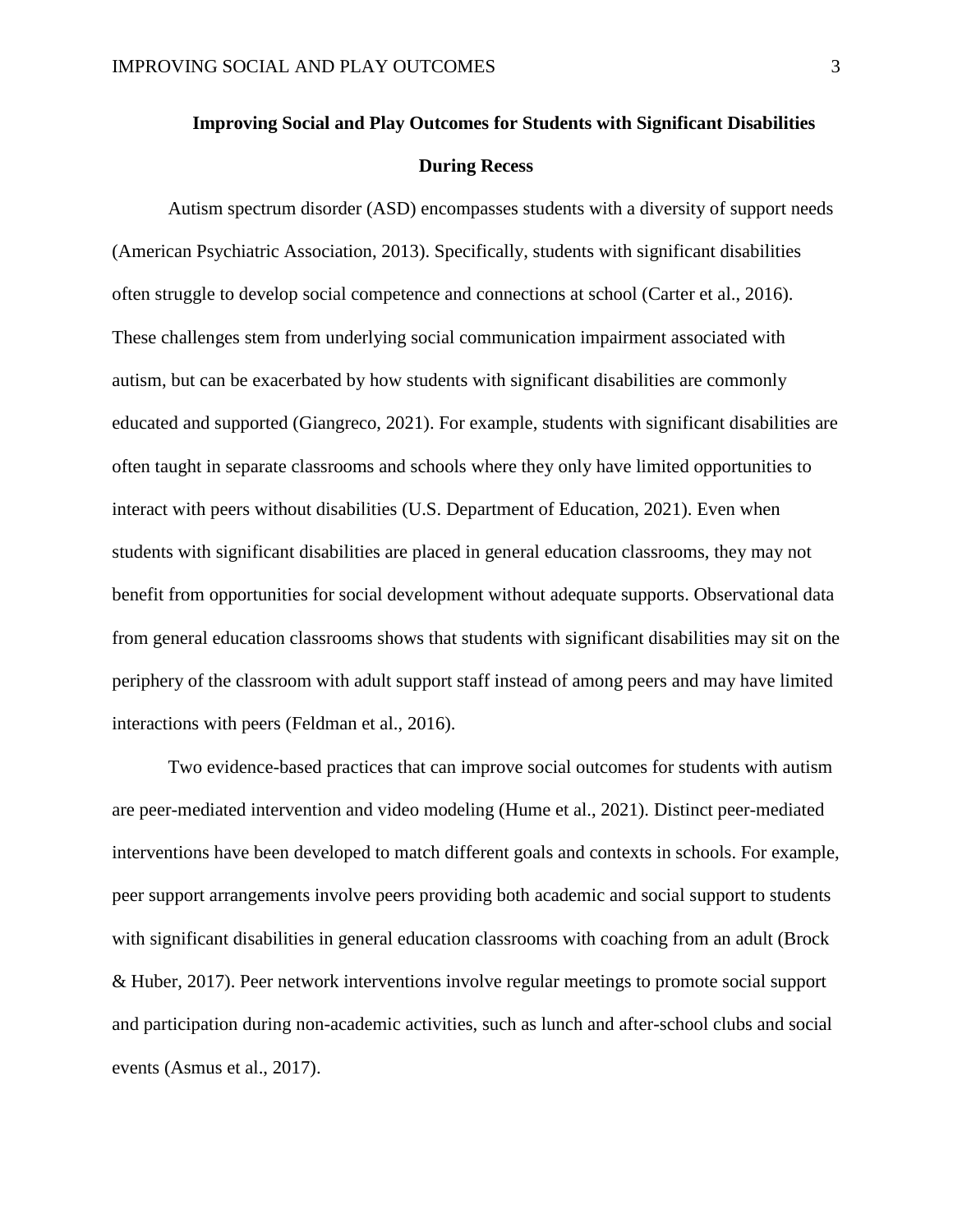Video modeling involves video exemplars of target behaviors and has been studied extensively to teach new social communication behaviors to children with ASD (Qi et al, 2018). Examples of specific social communication skills targeted by video modeling include requesting (Wert & Neisworth, 2003), conversation skills (Scherer et al., 2001), sharing (Marzullo-Kerth et al., 2011), and eye contact (Tetreault & Lerman, 2010). Based on their systematic review of this literature, Qi et al. concluded that video modeling met What Works Clearinghouse (WWC) standards as an evidence-based practice for improving social communication skills for children with ASD.

In a handful of studies, peer-mediated intervention has been paired with video modeling. For example, Dueñas et al. (2021) combined video modeling with a peer-mediated intervention to promote social communication behaviors of three preschool children with ASD. They found that this intervention package led to consistent effects on social communication exchanges that maintained and generalized to new contexts. In a different study, Bellini et al. (2016) tested a combination of video self-modeling and a brief peer-training intervention on social engagement for three preschool children with ASD. They implemented self-video modeling alone before adding the peer-training intervention. They found large effects for self-video modeling, and limited effects with the addition of the peer-training intervention.

In the present study, we paired peer-mediated intervention with video modeling to target social interactions and play for elementary students at recess. Recess is a particularly compelling context for intervention, because it represents an important opportunity to develop social competence and build social connections (Ramstetter et al., 2017). Longitudinal research shows that the degree to which children engage in social games at recess predicts their future social competence and school adjustment (Pellegrini et al., 2002). This critical opportunity for social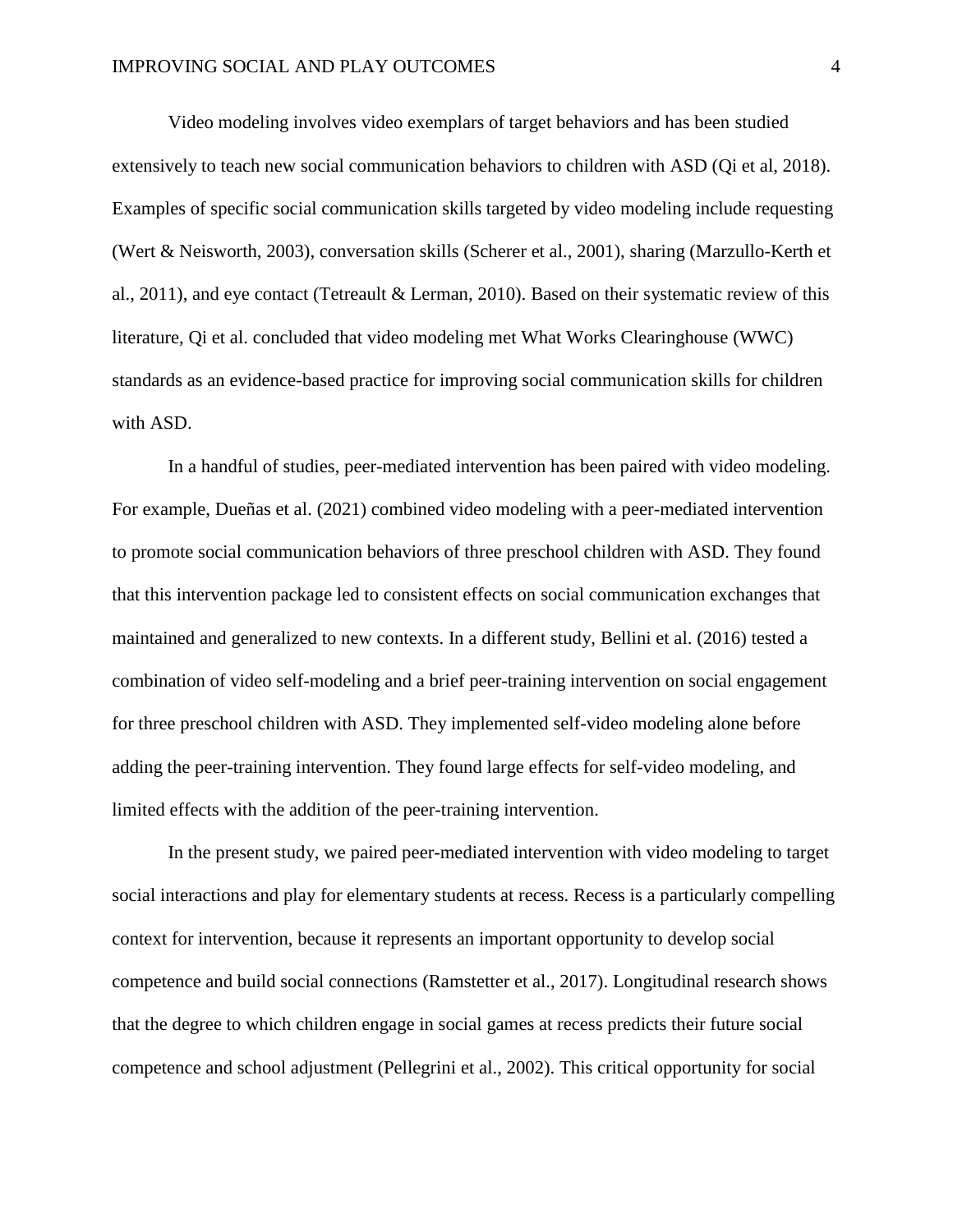development has been cited as a key reason why recess should be mandated in all schools by the American Academy of Pediatrics (Ramstetter et al., 2010) and the National Association for Sport and Physical Education's Council on Physical Education for Children (2006).

Many students with autism spectrum disorder (ASD) miss out on these opportunities to develop social competence and connections during recess. Studies show that without interventions focused directly on social and play skills, children with ASD continue to be isolated even within a rich social environment (Goldstein et al., 1992; Pierce & Schreibman, 1997b). Even in inclusive settings, children with ASD are unlikely to attend to their peers as models or imitate their actions in the absence of a focused intervention (DiSalvo & Oswald, 2002). Harper et al. (2008), observed that students with ASD showed little to no interaction during recess time prior to intervention, and Brock et al. (2018) found that on average students with significant disabilities only interacted with their peers for 13% of recess. More often, these students spent their time engaged in solitary play (58% of recess), stereotypic behavior in the absence of any other play (13%), or simply standing or sitting still (12%; Brock et al., 2018).

Researchers have begun to focus on this problem by testing and developing interventions. In their systematic review, Brock et al. (2021) identified 37 experimental studies of recess-based interventions for elementary students with developmental disabilities. Overall, studies provided strong scientific evidence that recess-focused interventions can produce medium to large effects on social interaction and play. However, nearly all studies in the review focused on students with autism who had average or above average intellectual functioning. For example, Kretzmann et al., 2015), used an approach that involved paraprofessionals priming children for engagement, delivering social skills instruction, facilitating peer conversations, selecting and starting games, and supporting and sustaining engagement. The intervention was designed for students with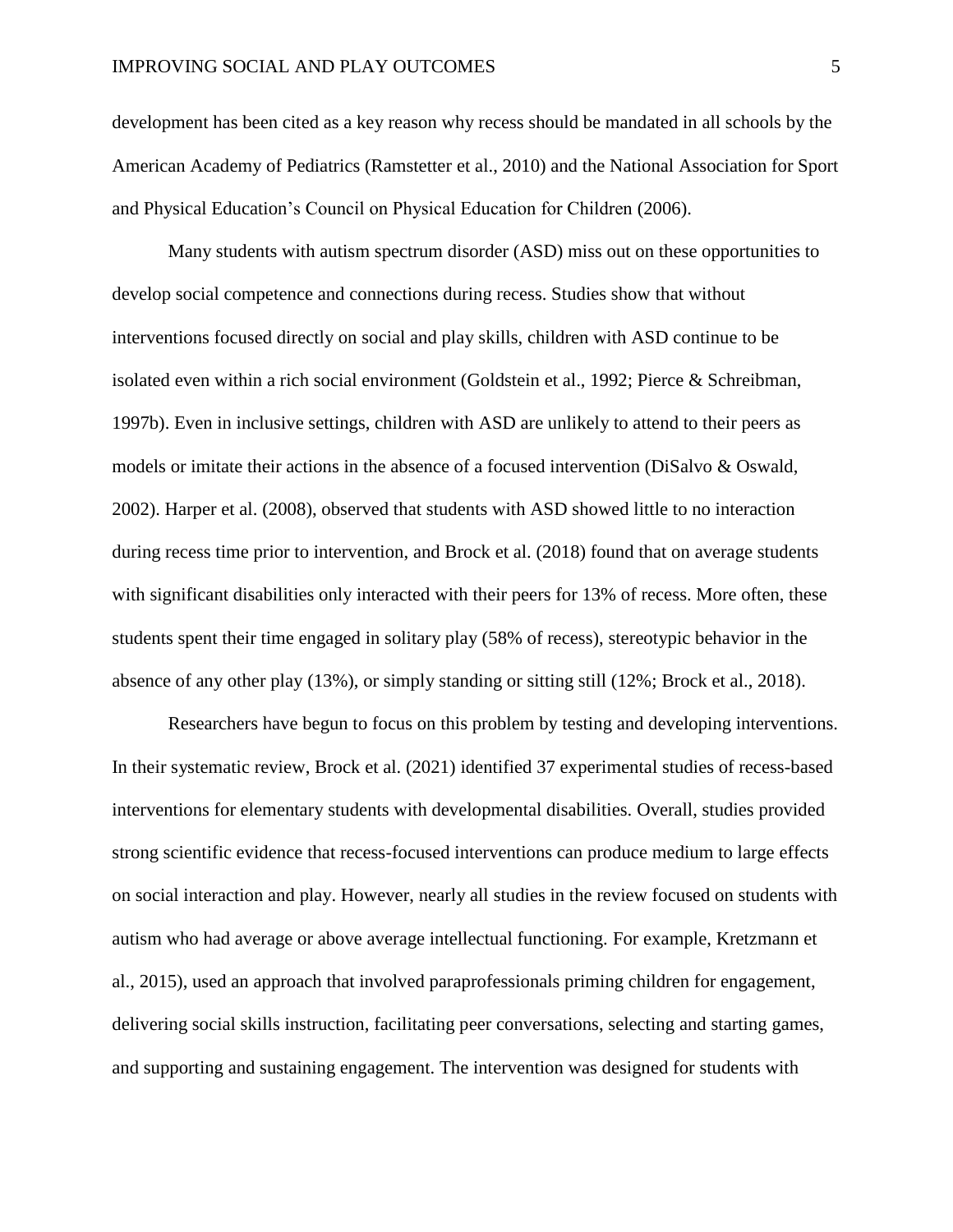#### IMPROVING SOCIAL AND PLAY OUTCOMES 6

advanced reading skills, the ability to communicate verbally and have sophisticated conversations, and the ability to comprehend abstract ideas from verbal instruction (Kretzmann et al., 2015). In contrast, students with ASD and below average intellectual functioning require intervention that accommodates more limited verbal communication and use of Augmentative and Alternative Communication (AAC), involves repeated explicit instruction on social rules, and does not require acquisition of content through independent reading.

In this study, we test an intervention that was developed specifically for students with ASD who meet diagnostic criteria for ID. The first component is peer-mediated intervention grounded in the principles of Pivotal Response Training (PRT; Pierce & Schreibman, 1997a). Peers are taught to use five practical strategies for engaging and playing with peers: (a) get your buddy to look at you, (b) ask your buddy to play something with you, (c) show and talk about how to play, (d) compliment your buddy, and (e) if you can't play at the same time, take turns. An adult teaches the peers the strategies and then coaches them to apply the strategies on the playground. This approach has increased the number of times that students with ASD and ID interact with their peers (Brock et al., 2018), but has a limited impact on social skills (Harper et al., 2008). Harper and colleagues used a multiple probe across participants design to test the effects of peer-mediated PRT on social interactions at recess for two elementary students with ASD. Both students experienced increased social interactions with peers, but the student with ASD and ID demonstrated limited progress on social skills. Brock et al. (2018) used a randomized controlled trial to test the same peer-mediated intervention on social interactions and play behavior of 11 elementary students identified with ASD during recess. There was a statistically significant effect on social interactions. Peer play increased over time, but this change was not statistically significant. The authors suggested that the lack of statistical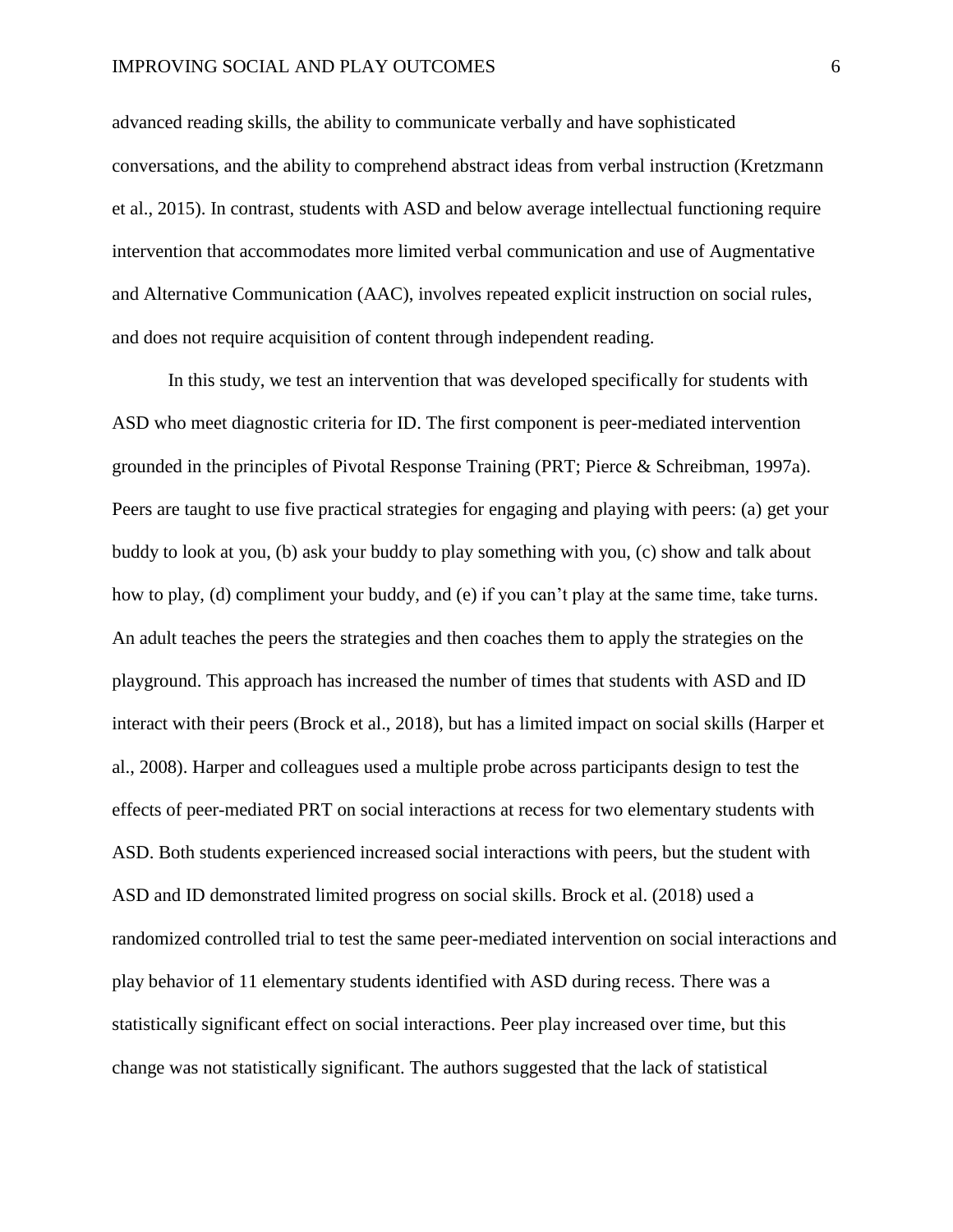significance might stem from the design of this underpowered pilot study. Findings from both studies suggest that peer-mediated intervention is an effective means to change the recess context, providing students with new opportunities for peer play and social interactions. However, students may need additional supports to add new social skills to their repertoire (Harper et al., 2008).

Therefore, we propose pairing a peer-mediated intervention with video modeling that is designed to expand social skill repertoires. Specifically, we propose video modeling that provides explicit instruction on social skills that students can practice at recess. Several studies show promise for how video modeling can improve social skills during recess or play activities. For example, Buggey and colleagues (2011) showed that video modeling enabled students with ASD and significant support needs to approach and initiate interactions with their peers on the playground. Other studies used video modeling to target social skills on the playground for students with autism and less intensive support needs. In general, these approaches were effective (Bellini et al., 2007; Radley et al., 2014; Sansosti & Powell-Smith, 2008), but in some cases there found mixed results (Oh-Young et al., 2018). In Oh-Young et al., 2 of the 5 participants did not benefit from video modeling or the peer-mediated intervention.

In the present study, we combine a promising peer-mediated intervention that has been validated for students with ASD and ID (Harper et al., 2018; Brock et al., 2018) with a video modeling approach that has been successful with students with ASD and significant support needs (Buggey et al., 2011). Specifically, we address the following research questions:

1. What are the effects of a combined peer-mediated and video modeling intervention on interactions, peer play, individualized social skills for elementary students with ASD at recess?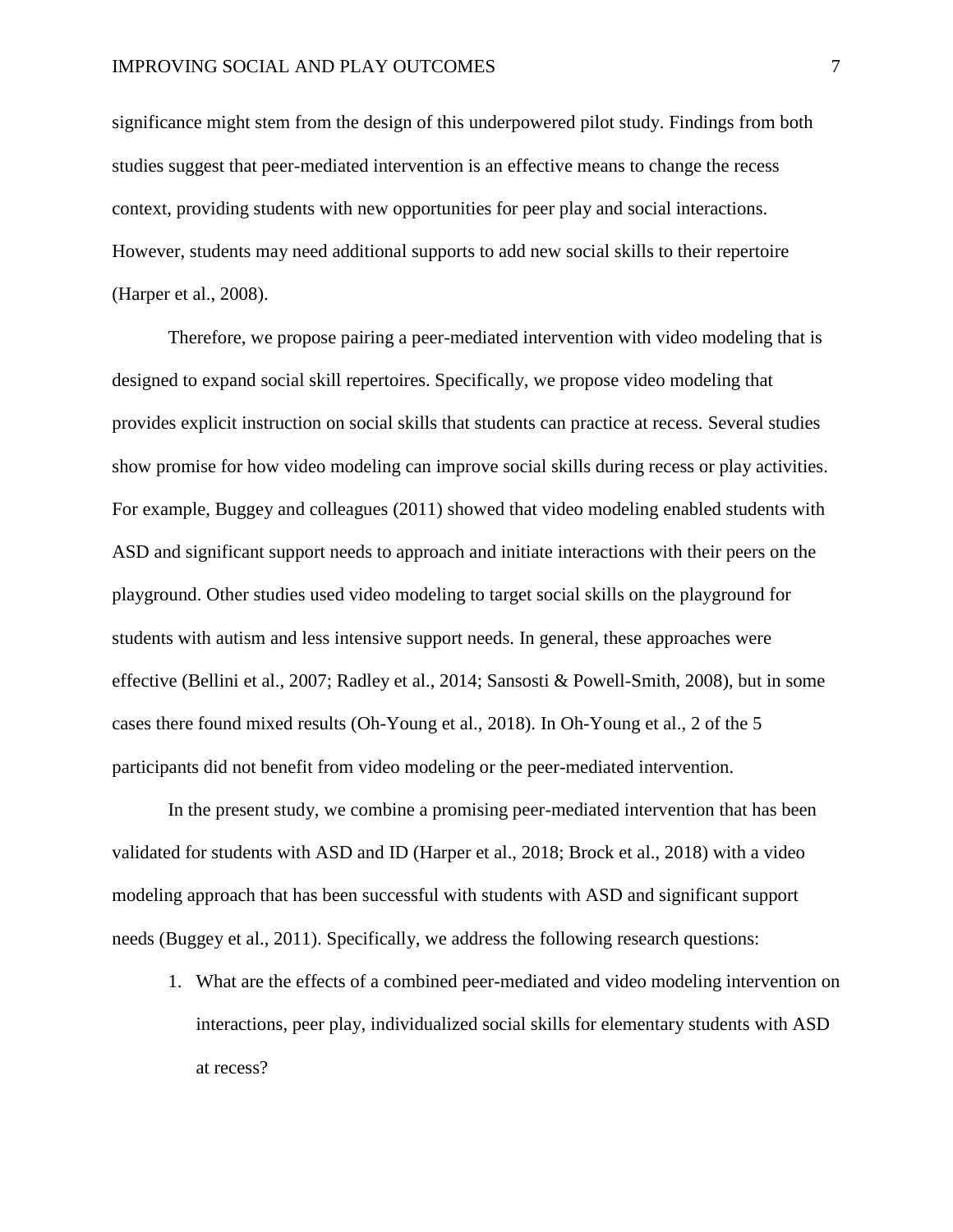2. How do students with disabilities, peers, and school staff perceive the feasibility and acceptability of the intervention approaches?

#### **Method**

#### **Participants: Students with Disabilities**

We recruited three students with ASD from the elementary school where the first author was employed as a special education teacher. To be included in this study, students must have (a) received special education services under the category of autism, (b) qualified for their state's Alternate Assessment for Students with Significant Cognitive Disabilities; (c) participated in an individualized education program (IEP) with an IEP goal that included a social or communication goal; and (d) rarely interacted with peers during recess. Students provided their assent, and their parents provided their permission prior to participation. Individual participants are described below. Test scores are provided from school records, which show a wide range of intellectual functioning. Two of the students (Abdul and Juan) were suspected to have intellectual disability, but none of the students had a primary or secondary educational label of intellectual disability.

#### *Abdul*

Abdul was an 8-year-old Black male in the first grade. Abdul exhibited deficits in communication, social skills, sensory difficulties and interactions with others. Abdul was identified as ELL because his family's first language was Creole; however, he used only English when he communicated. He received most educational services in a self-contained special education classroom with an 8:4 student-to-adult ratio and attended the general education classroom daily for a 30-min circle time lesson and weekly for Art and Music (each a 45-min session). Abdul had a standard IQ score of 44 (< .1 percentile) on the Kaufman Brief Intelligence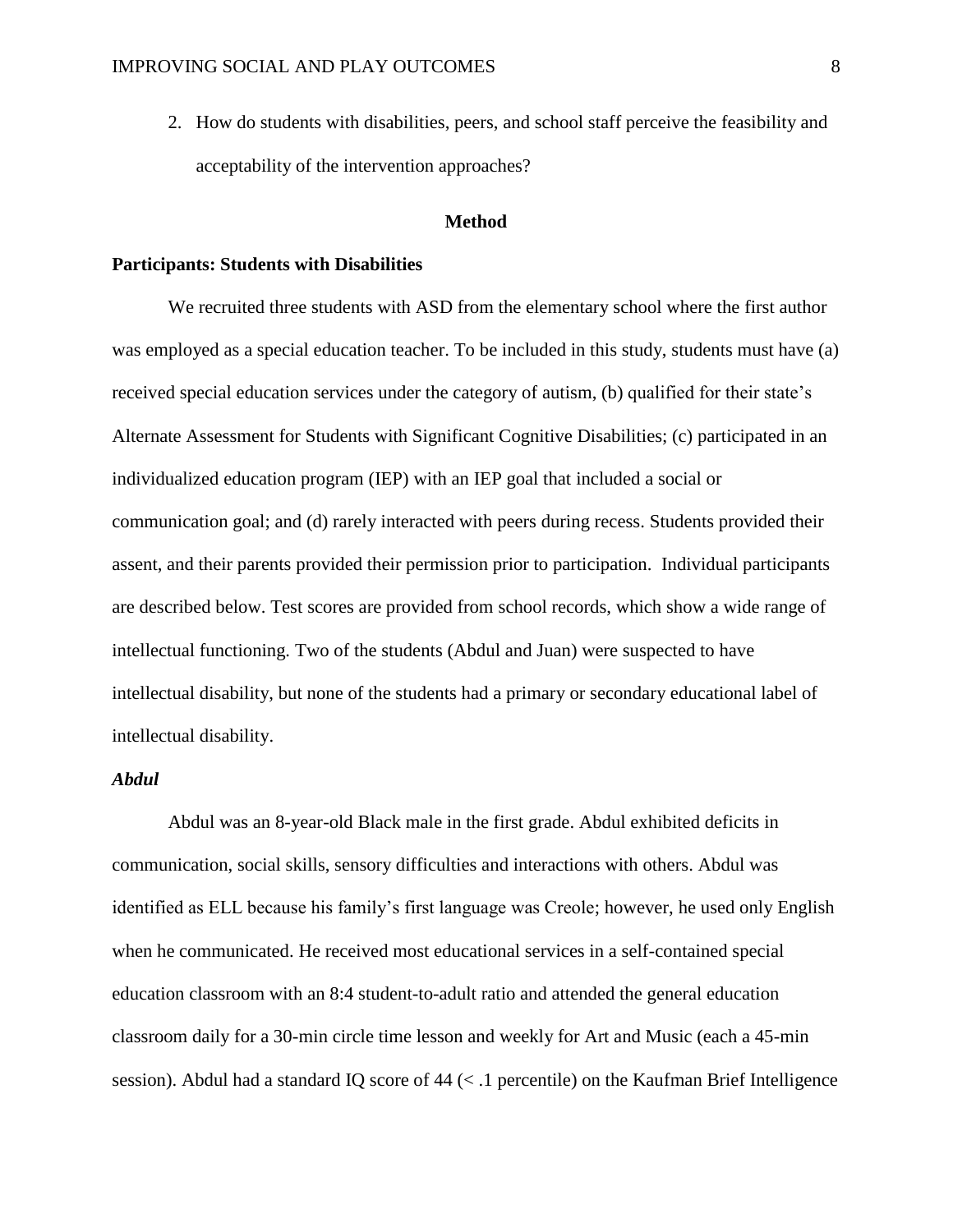Test, second edition (KBIT-2; Kaufman, 2004). He had a General Adaptive Composite (GAC) standard score of 74 (4th percentile) on the Adaptive Behavior Assessment System—3rd Edition (ABAS-3; Harrison and Oakland, 2015). Abdul's IEP stated that he could communicate in five or more-word utterances (depending on his interest level) and his expressive, receptive, and pragmatic language skills were not age appropriate as compared with his same age peers, according to *Brown's Stages of Language Development* (Brown, 1973). He continued to exhibit difficulty with self-expression in all classroom experiences, specifically in the areas of commenting, requesting, or protesting his wants/needs; answering wh- questions appropriately; following two-step directions with embedded basic concepts; and attending to the speaker/listener.

#### *Juan*

Juan was a 7-year-old Hispanic male in the first grade. Juan's first language was Spanish, first language was Spanish, but he conversed with his teachers in English and received all of his instruction in English. Juan received services in a self-contained special education classroom for more than 60% of the school day with an 8:4 student-to-adult ratio and attended the general education classroom daily for a 30-min circle time lesson daily and weekly for Art and Music (each a 45-min session). Juan had a standard score of 43 on the KBIT-2 and a GAC of 64 ( $2<sup>nd</sup>$ percentile) on the ABAS-3. Juan used verbal language to communicate, and also used Picture Exchange Communication System to augment his speech (PECS; Bondy & Frost, 1994). Juan's IEP stated that he could communicate using up to five-word utterances given a model, and that his expressive, receptive, and pragmatic language skills were not age appropriate as compared with his same age peers according to *Brown's Stages of Language Development* (Brown, 1973). The IEP also stated he continued to exhibit difficulty with self-expression in most classroom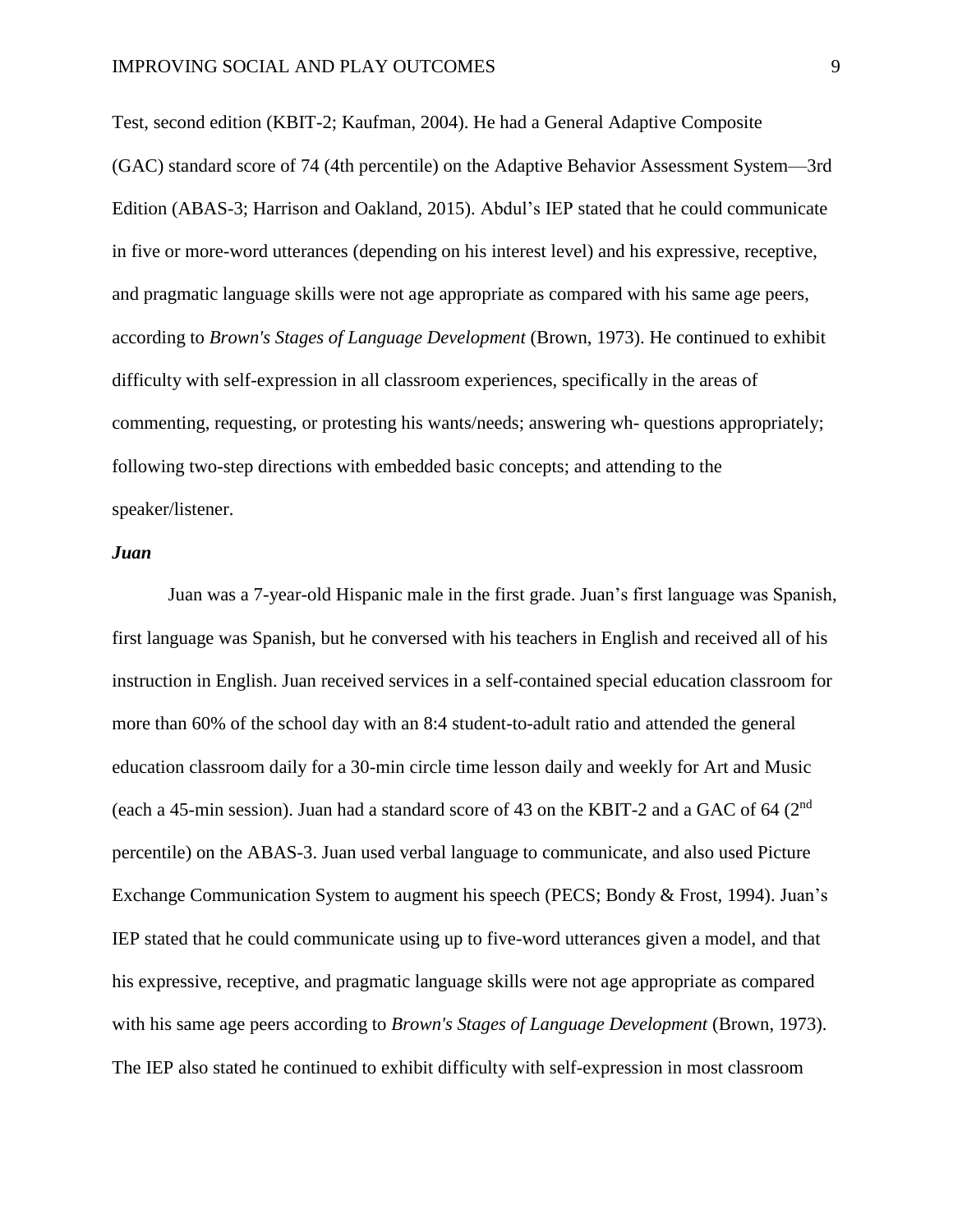experiences, specifically in the areas of vocabulary development; formulating simple phrases to comment, request, or protest; following 1–2 step directions with embedded basic concepts; asking for help; and attending to the speaker/listener.

#### *Franco*

Franco was an 8-year-old Hispanic male in the second grade. He had significant difficulty processing and using language, exhibited delays in adaptive behavior, self-regulation and had significant behavioral issues that adversely affected his educational functioning. He also exhibited a speech/language disability which adversely affected his educational performance, specifically related to socialization. Franco's first language was Spanish, but he conversed with his teachers in English and received all of his instruction in English. Franco received services in a self-contained special education classroom for more than 60% of the school day with an 8:4 student-to-adult ratio and attended the general education classroom an average of 4 times a week for a 30-min circle time lesson daily and weekly for Art and Music (each a 45-min session). Franco was not always able to stay for the complete duration in general education environment due to disruptive behavior. Franco had a standard score of 77 (9<sup>th</sup> percentile) on the KBIT-2, and a GAC of 74 (4<sup>th</sup> percentile) on the ABAS-3. Franco's IEP stated that expressive, receptive, and pragmatic language skills were not age-appropriate as compared with his same age peers, according to *Brown's Stages of Language Development* (Brown, 1973)*.* He continued to exhibit difficulty with self-expression in most classroom experiences, specifically in the areas of commenting, requesting, or protesting in simple sentences; following two-step directions with embedded basic concepts; attending to the speaker/listener by using appropriate eye contact; turn-taking; and topic maintenance in a group setting.

#### **Participants: Peers Without Disabilities**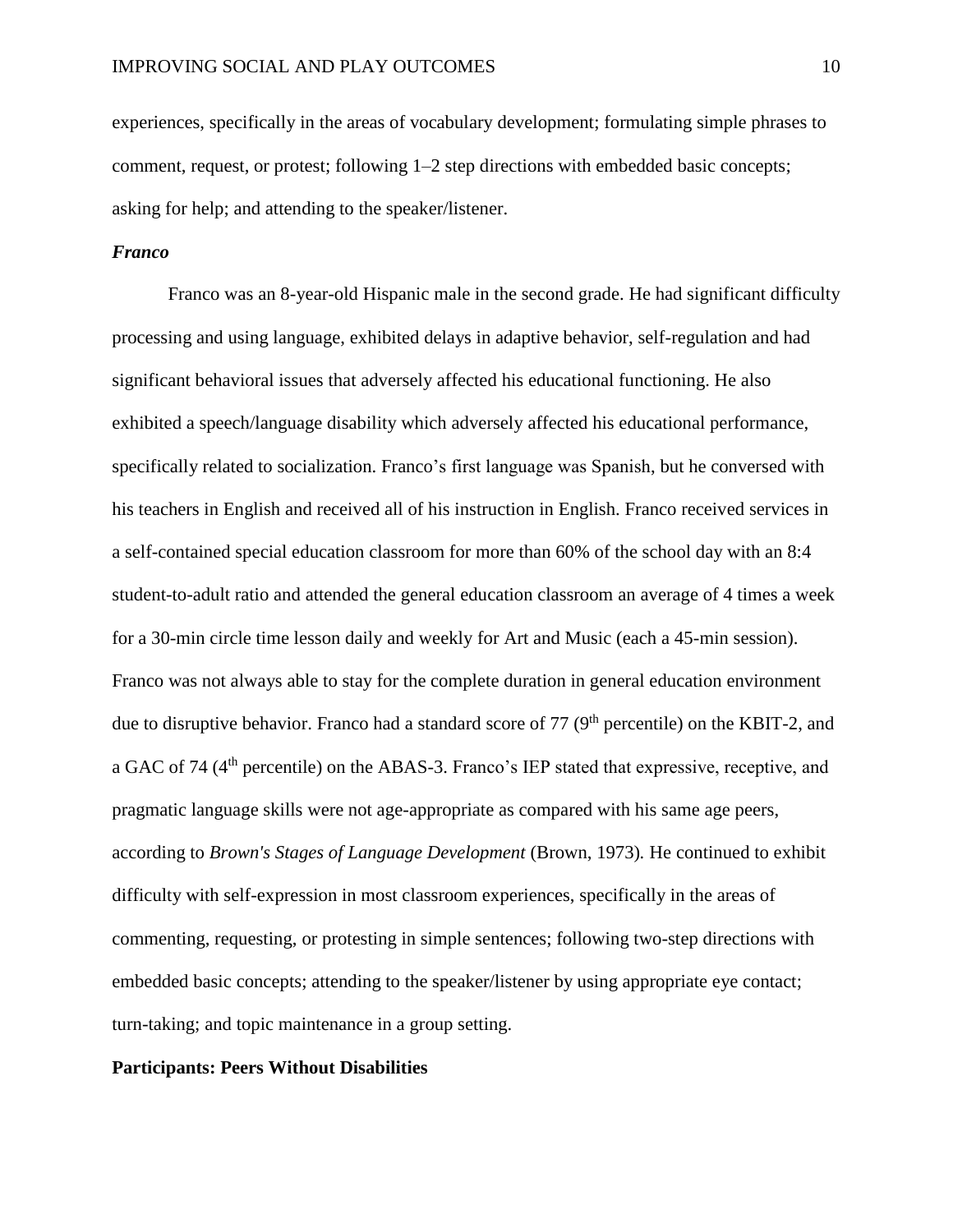We recruited three to five peers without disabilities to serve as network members for each student with autism. Based on recommendations from previous studies (Brock et al., 2018) we recruited peers who were dependable, demonstrated appropriate social skills, took direction from adults well, and who shared the same lunch/recess period. When possible, we targeted peers who met the above criteria and (a) shared the same native language as the target student and/or (b) had a history of positive interactions with the target student. We shared these criteria with general education teachers, who recommended specific peers. Twelve peers without disabilities participated in this research study. Abdul's peer network included one Black female, one Black male, one Multiracial female, and two Hispanic males. Juan's peer network included one Multiracial female, one White male, and one Black male who was fluent in Spanish. Franco's peer network included two Black females and two Hispanic females who were fluent in Spanish. Eight of the 12 peers had some previous interactions with the students with disabilities during a classroom buddy reading program in which they participated in a 45-min reading activity in the special education classroom about once per month.

#### **Setting**

Students attended a large urban elementary school with over 500 students. The racial and ethnic makeup of the school was approximately 50% Black, 25% Hispanic, 15% White, 10% Multiracial, and 1% Asian. Initial peer training sessions were held in a special education classroom (without any other students present) during lunch. Peers brought their lunch to the special education classroom and sat at a large table with the first author for a one-time 25-min training session. Video modeling on individualized social skills goals occurred in the same special education classroom, immediately before students left for lunch and recess. The peermediated intervention was implemented on the playground during recess. The playground had a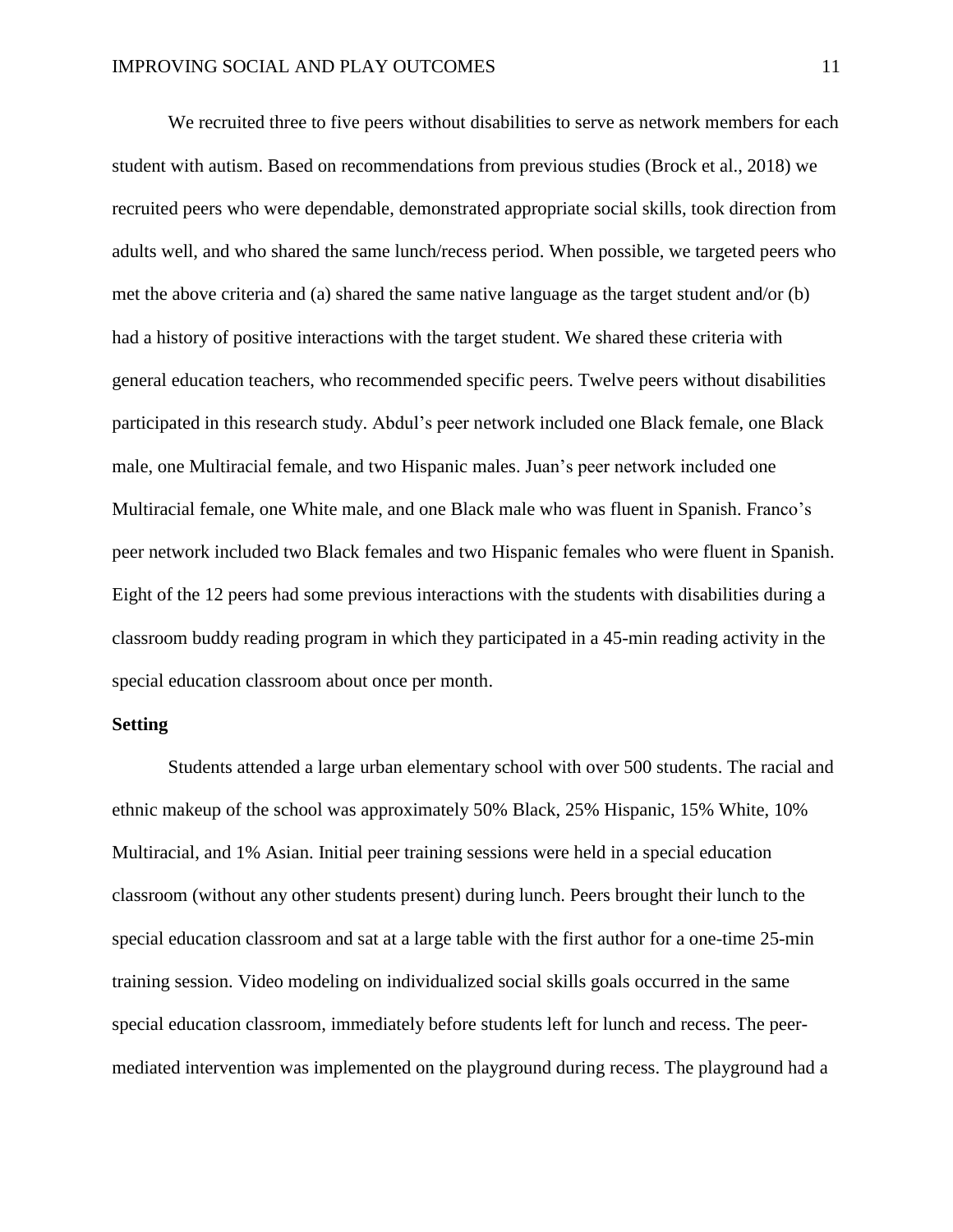set of swings, a jungle gym, two sets of monkey bars, a slide, a large soccer field with goal nets, a basketball court, a Gaga pit (i.e., a variant of dodgeball), six tetherballs, an area on the blacktop for racing, four-square court, jump ropes, and an open field to play other games (e.g., soccer). About 180 students were on the playground at one time, and they were supervised by 4-5 adults.

#### **Design and Study Conditions**

We utilized a concurrent multiple probe across participants design (Ledford  $\&$  Gast, 2018) to evaluate the effects of the two-part intervention (described below). We chose a multiple probe because we did not think it would be feasible to collect data every day. To enhance the rigor of this design, we randomly assigned students to the order in which they would receive intervention (i.e., who would receive the intervention, first, second, and third; Kratochwill, & Levin, 2010). We introduced the intervention for the student randomized to the first tier after we observed at least five stable baseline data points then introduced the intervention in subsequent tiers after the student in the previous tier demonstrated social interactions for at least 30% of intervals across two consecutive observations and all other students maintained stable trends.

The first author, a graduate student in special education, facilitated all intervention procedures. She was already working with the participants in this study in her capacity as a special education teacher. She had 9 years of experience working in a classroom for students with multiple disabilities. She did not have previous experience using video modeling or peermediated intervention at recess.

#### **Measures**

All measures were collected on the playground across all conditions. Four trained observers recorded data on social interactions, play behavior, and individualized prosocial goals (see definitions below). Coding definitions were adopted from Brock et al. (2018). A partial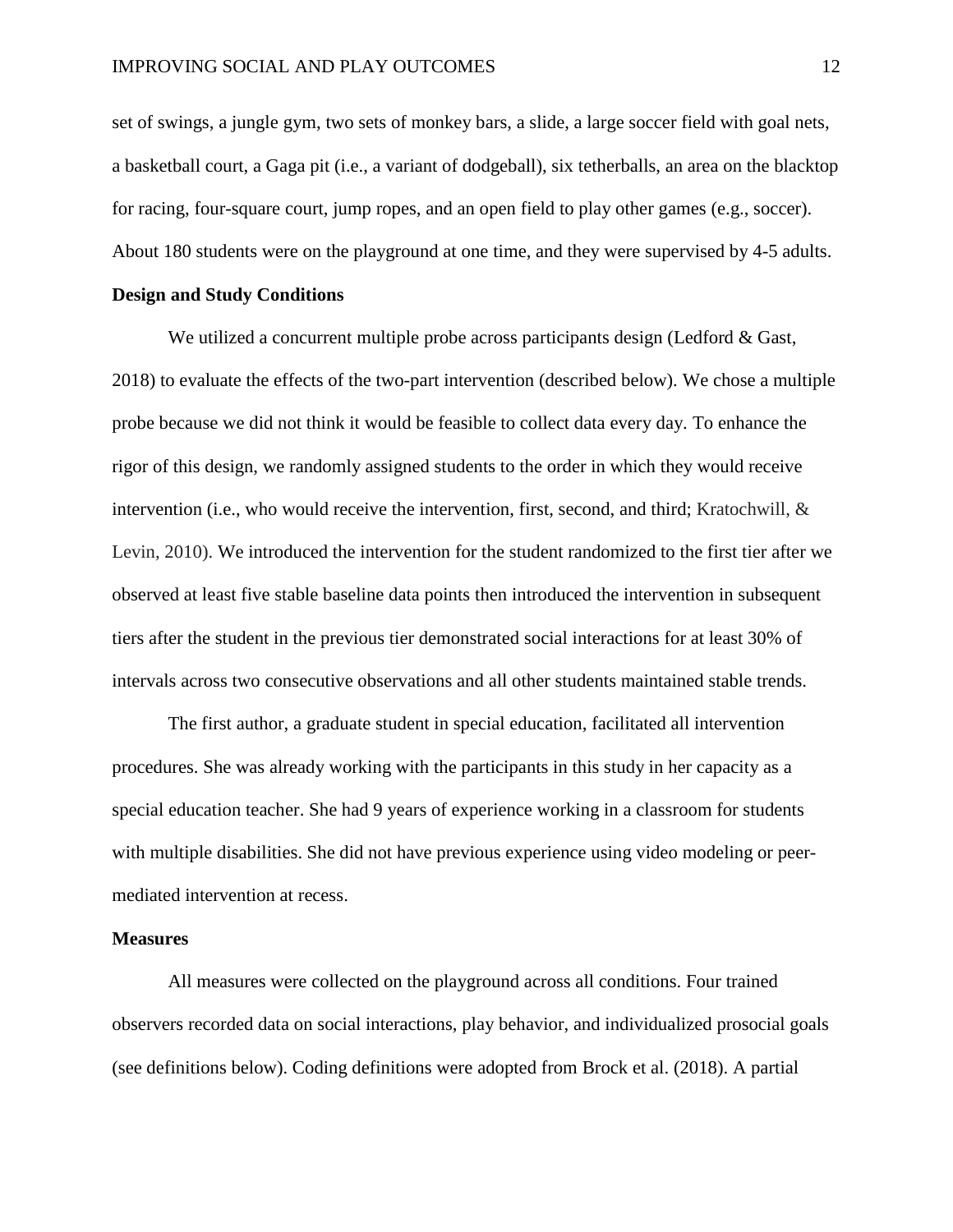interval recording system was used in which we recorded if a behavior occurred at any point during an interval. We alternated between observing for 10 s and recording for 10 s. All variables were indexed as a percentage of intervals in the observation. We collected data for all participants during the student's 30-min recess period, beginning when the target student walked onto the playground and ending when the recess bell rang.

The primary dependent variable was the percentage of intervals in which social interactions between peers and target students occurred during recess. Social interactions were defined as any verbal or nonverbal communication directed by the student to a peer or from the peer to a student. We also recorded whether each interaction involved the target student directing communication to a peer (i.e., student-to-peer), or the peer to the target student (peer-to-student). If a peer initiated toward a group of students including the target student it was coded as an interaction if the peer's interactive behaviors were clearly directed toward or included the target student.

A secondary aim of the intervention was to increase appropriate play with peers, defined as the target student engaging in behavior that meets two criteria: (a) target student behavior is actively or passively related to a play activity with peers, (b) target student behavior is consistent with recess rules and (when applicable) the general rules associated with a game. When students were not engaged in appropriate play with peers, we coded four other mutually exclusive play behaviors: appropriate solitary play, stereotypic play, breaking rules, and no play. Appropriate solitary play was defined as the target student engaging in behavior that (a) is consistent with recess rules (not causing harm or potential harm to others) and (b) does not revolve solely around stereotypic behavior. Stereotypic play was defined as the target student engaging in stereotypic behavior (e.g., hand flapping, spinning) in isolation of any behavior that would fall into the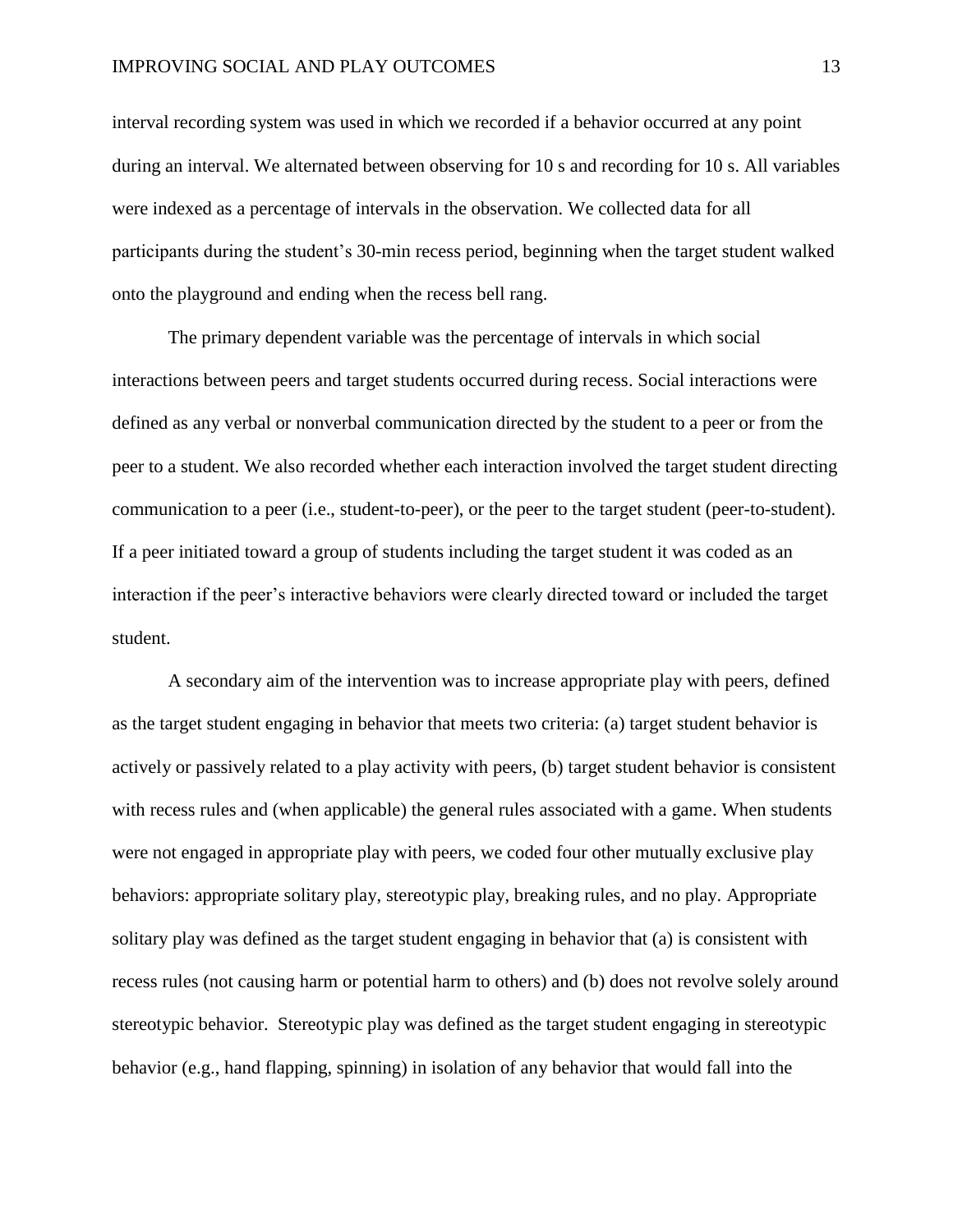appropriate play categories above. Breaking rules play was defined as the target student engaging in behavior inconsistent with recess safety or (when applicable) the general rules associated with a game. No play was defined as the target student (a) not engaging in any play behavior that could be categorized in any of the play categories above and (b) maintaining the same body position and not moving or engaging in other behavior.

We targeted individualized prosocial behaviors from each student's Individualized Education Program (IEP) goals. These behaviors were the basis for the video modeling instruction, which was aligned with our data collection of individualized prosocial goals on the playground. Prosocial behaviors are not mutually exclusive from social interactions or appropriate play with peers; instead, they represent more specific forms of interaction and/or play that align with the student's IEP goals. Abdul's goal was participating in a rule-based game, defined as actively engaging in a recess rule-based game and following the basic rules of the game. Juan's goal was initiating play**,** defined as approaching a peer, gaining the peers attention (by getting in the peer's visual range, or gently tapping on the shoulder if the peer was oriented in a different direction), and asking them to play using verbal or nonverbal (e.g., gestures, signs) communication. Franco's goal was taking turns with a peer, defined as (a) giving the peer a turn to play by either handing materials to a peer or saying "you" or "your turn" and allowing the peer to take possession of the materials, and (b) remaining within proximity (i.e., 2 meters) of the peer as the peer takes a turn.

#### *Effect Sizes*

To calculate the magnitude of effects for each of the three dependent variables, we calculated a *d*-Hedges-Pustejovsky-Shadish (DHPS) effect size (Hedges, Pustejovsky & Shadish, 2013). DHPS is calculated using a hierarchical model to produce a between subjects effect size.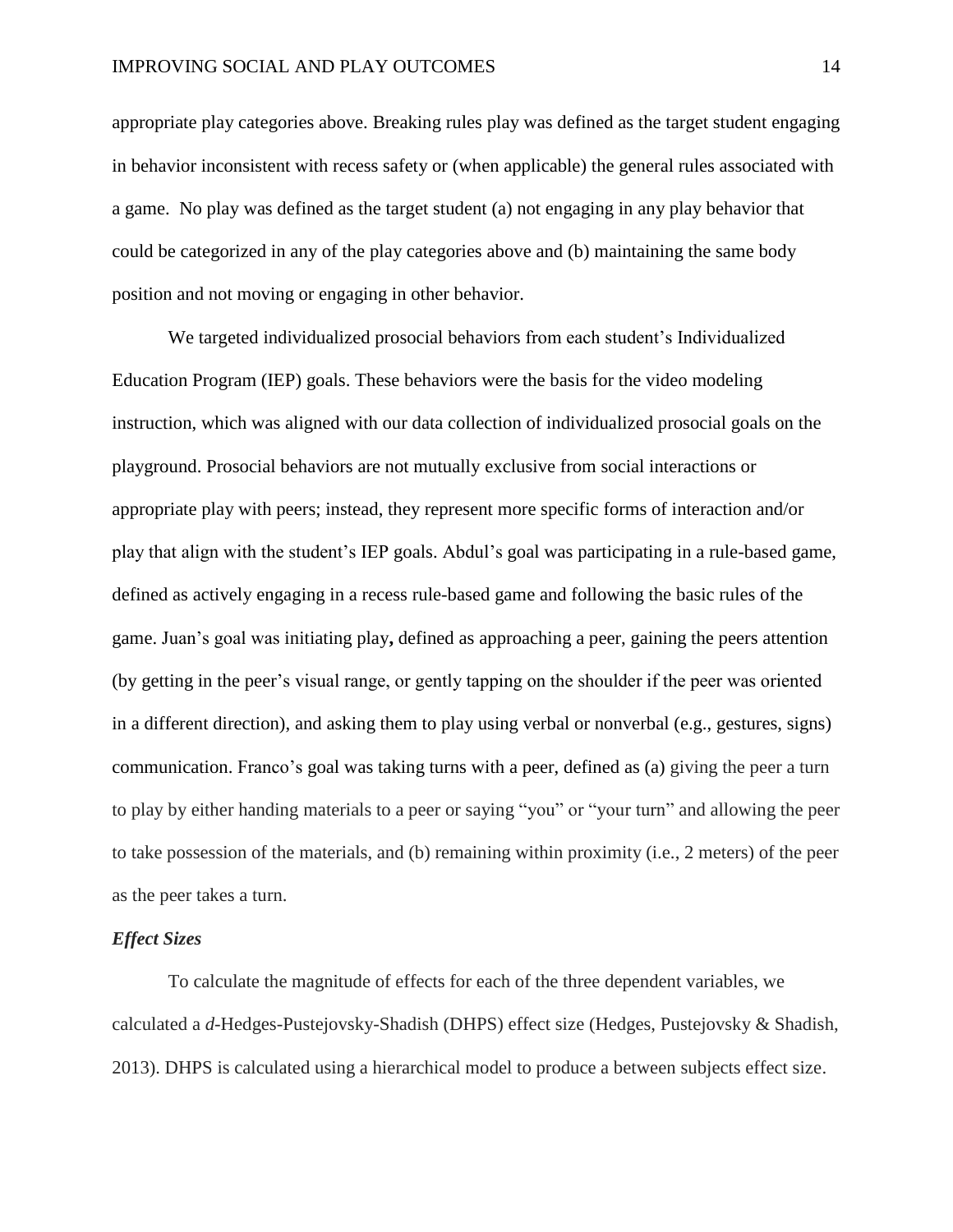It was developed to correspond to Cohen's *d* so that the magnitude of effect can be interpreted on the same scale. We calculated DHPS using the macro for SPSS that was developed by Marso and Shadish (2014).

#### *Social Validity Surveys*

At the end of the study, we distributed social validity surveys to target students and peers who participated in the intervention, as well as teachers and instructional assistants who were not involved in the intervention but were on recess duty (i.e., spectators). All survey items are listed in Table 1 and were adapted from Brock et al. (2018). The survey was distributed by a graduate student who was not involved in the intervention who provided assistance to the students and peers as needed.

#### **Procedures**

#### *Baseline Condition*

In this business-as-usual condition, target students were not given any supports on the playground and were not given any social skills instruction that was specific to using social skills at recess. Peers did not receive any direction or support from adults in how to play with the target student.

#### *Peer Training*

The day before the intervention condition began, the facilitator provided a 25-min training session to peers during their lunch period. Target students were not present at the trainings. Key concepts of the training included (a) introducing peers to the facilitator and to one another if they had not already met, (b) discussing the purpose of the peer network, (c) sharing background information about the target student, (d) teaching peers the five strategies that would help them interact and play with the target student (see below), (e) discussing confidentiality, (f)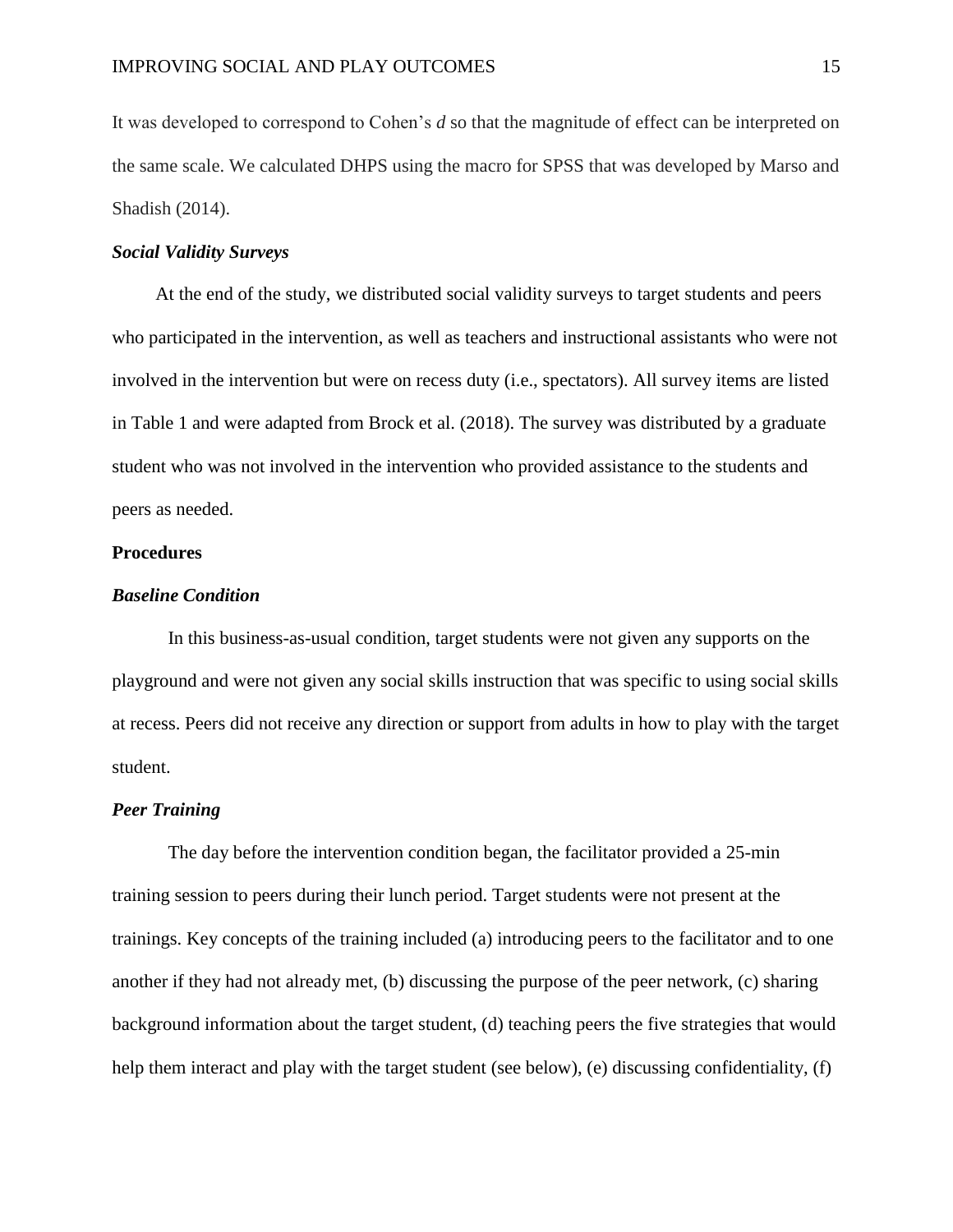scheduling regular check-in meetings, and (g) closing and questions.

The five strategies taught included: get your buddy to look at you, ask your buddy to play something with you, show and talk about how to play, compliment your buddy, and if you can't play at the same time, take turns. When teaching the five strategies, the facilitator read each strategy aloud, described it, modeled it, guided the peers to practice it through role play, and provided performance feedback based on the role play. Role play continued until students accurately demonstrated the strategy. Then the facilitator guided the students to brainstorm a list of ways they could apply the strategy with the target student at recess.

#### *Intervention Condition*

The peer-mediated intervention and video modeling were both implemented every day that the target student attended outdoor recess during the intervention condition (i.e., 18 sessions for Abdul, 15 sessions for Juan, and 10 total sessions for Franco). Video modeling was implemented immediately before students left the classroom to go to lunch and recess, and the peer-mediated intervention was implemented at outdoor recess.

**Video Modeling on Targeted Social Skills.** The facilitator created the videos using peers at the school. Videos were recorded, stored, and viewed on a tablet computer. Video modeling was delivered to the target students in their classroom immediately before they went to lunch and recess. At each session, video modeling instruction involved (a) watching a 1-min video that portrayed peers engaging in the targeted prosocial behavior, (b) talking through the steps of the prosocial behavior using a visual task analysis, (c) acting out the prosocial goal through role play with the facilitator, and (d) asking the student to identify a play activity at recess in which they would like to practice the targeted goal. Individualized prosocial goals included appropriately participating in a rule-based game (Abdul), initiating play with peers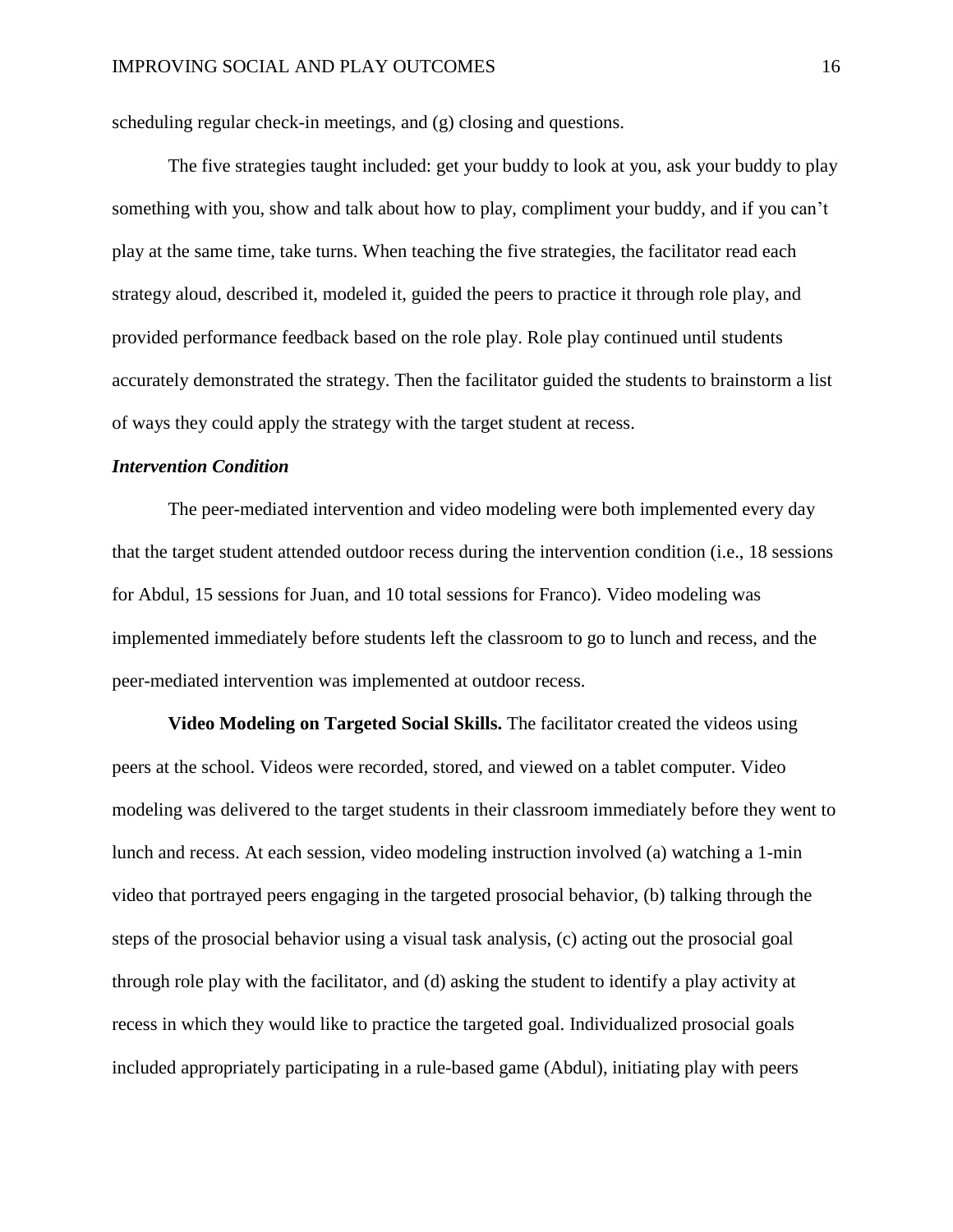(Juan), and taking turns during play with peers (Franco).

**Peer-mediated Intervention.** To support the peers to use the peer-mediated strategies, the facilitator provided check-ins before recess, intermittent support during recess, and checkouts at the end of recess. Check-ins occurred during the peers' lunch and never took longer than 5 min. The facilitator talked with peers about how they hoped to interact at recess with the target student, and then recorded their ideas on a dry erase board. The facilitator also shared the prosocial goal the target student was learning during video modeling instruction (e.g., initiating play, taking turns, or participating in a rule-based game), and the context that the skill was portrayed in the video (e.g., asking a friend to play on the monkey bars, taking turns on the swings, participating in basketball or soccer). During recess, the facilitator was present on the playground to provide support as needed (e.g., model how to interact or use the five strategies for peers, provide feedback to peers and the target students, talk to peers about targets, or reference the strategy sheet). Peers who were fluent in Spanish were encouraged to converse in Spanish with Juan and Franco. At the end of recess, the facilitator had a check-out with peers as they were lined up to go back into the school building. The facilitator asked the peers if they had been successful with the ideas she had recorded on the dry erase board, and then praised the peers for using the five strategies. This check-out never lasted longer than 3 min.

#### **Procedural Fidelity**

This was measured in 2 ways. First, at each peer training meeting, the facilitator completed an 8-point fidelity checklist during the meeting based on the steps outlined in Brock et al. (2018) and described above in the Pre-Intervention section. A second observer attended two of the five peer training meetings (i.e., 40%) and independently completed the same 8-point checklist. The second observer's data indicated that all 8 elements were implemented at both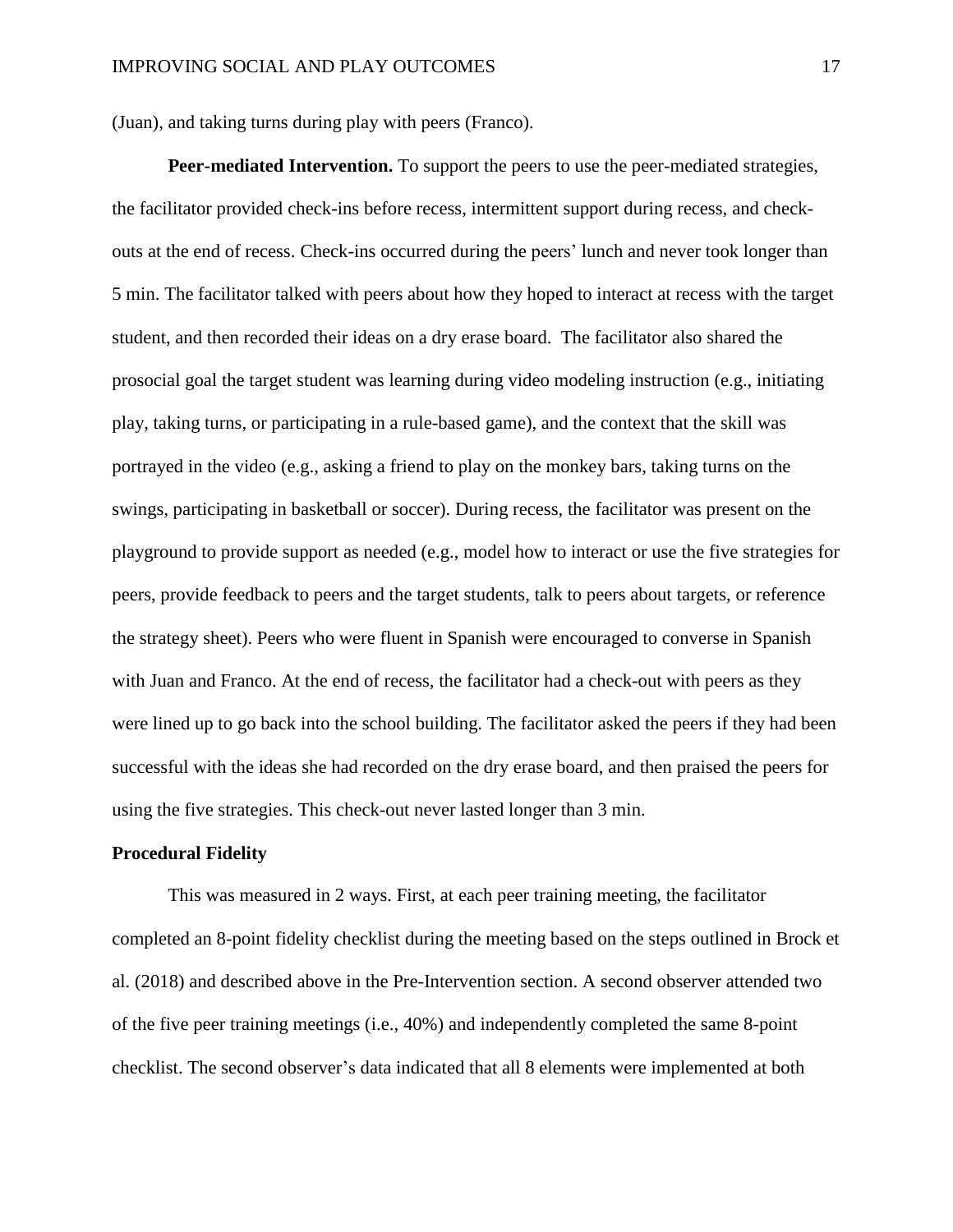meetings. Second, at each 10-min video model training for the students' individualized prosocial recess goals, the facilitator (i.e., the first author) completed a 4-point fidelity checklist based on the steps outlined above in the Video Modeling section. A second observer attended two video model lessons for each participant and independently completed the same 4-point checklist. This represented 20-67% of all lessons for each individual participant, and 26% across all three participants. The second observer's data indicated that all 4 elements were implemented as designed in every lesson that was observed.

#### *Observational Measures at Recess*

**Peer Proximity on the Playround.** We measured whether the target student was in close proximity to peers. Proximity was defined as one or more peers playing, sitting, or standing within 2 meters of the target students for at least 8 s out of a 10-s interval. This definition avoids counting proximity for intervals in which another student runs or walks by the student and is briefly within 2 meters of the target student. Average percentage of intervals of peer proximity and ranges are reported by student and experimental condition in Table 2.

**Use of Peer-Mediated Strategies.** We documented whether peers had implemented strategies associated with the peer-mediated intervention each day at recess.

**Facilitator Support on the Playground.** We recorded intervals in which the facilitator provided support to peers. Support was defined as talking to the peers about the target student, discussing any of the five strategies, modeling how the peers could interact with the target student, or prompting the peers to interact with the target student in a specific way.

#### **Interobserver Agreement**

A secondary trained observer collected data with the primary data collector for 20% of probe baseline sessions and 35% of probe intervention sessions across participants. We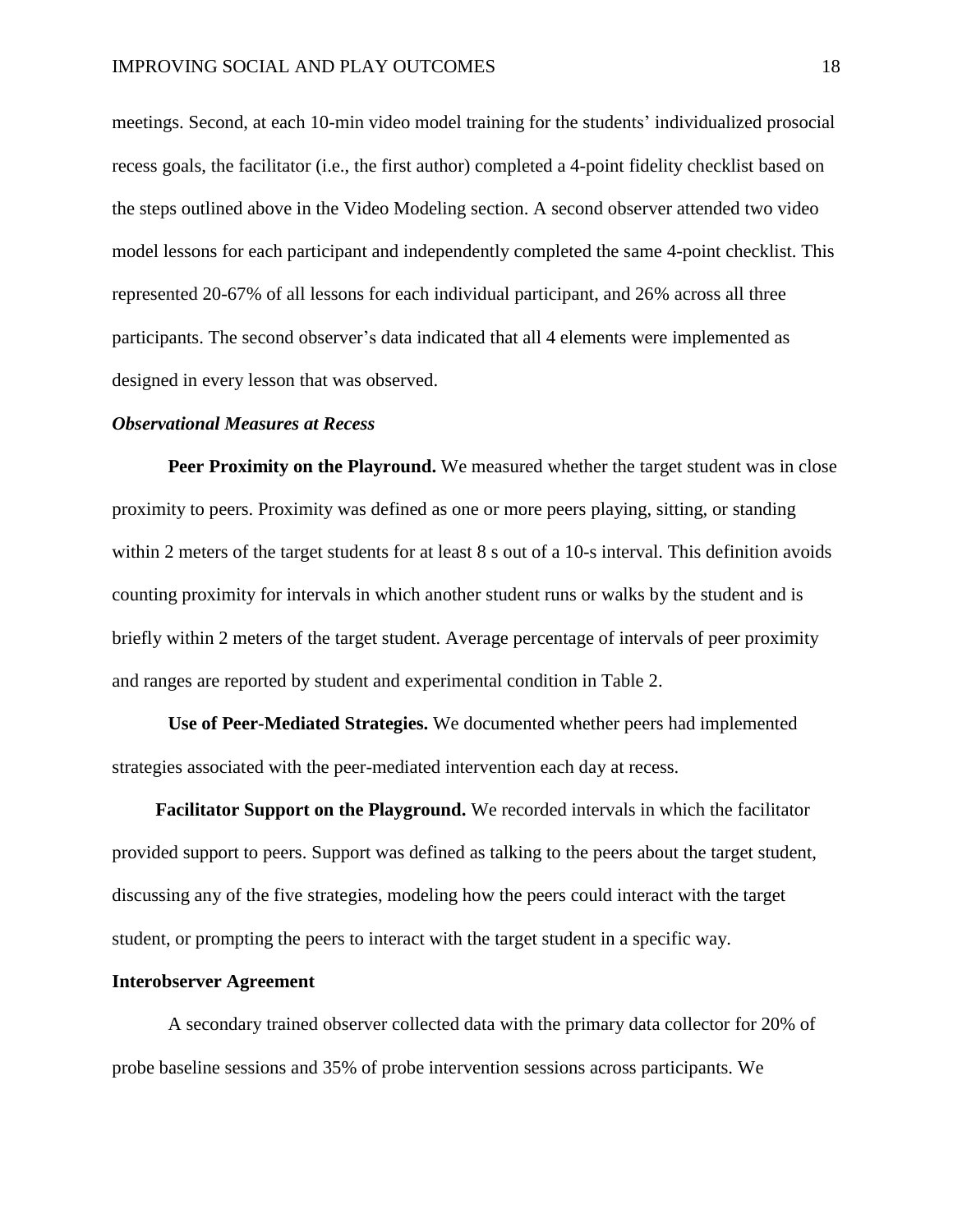calculated overall agreement by dividing the total number of intervals in which the observers agreed by the total number of intervals for the observation. Overall mean agreement for all participants was 87% for interactions (range  $= 61 - 100\%$ ), 91% for appropriate play with peers (range  $= 79-100\%$ ), 92% for appropriate solitary play (range  $= 76-100\%$ ), 99% for breaking rules play (98-100%), 99% for stereotypic play (range 94-100%), 97% for no play (90-100%), and 92% for individualized social skills goals (range  $= 71-100\%$ ). Within the baseline condition mean agreement for all participants was 97% for interactions (range = 95–100%), 100% for appropriate play with peers (range  $= 100-100\%$ ), 97% for appropriate solitary play (range  $= 91-$ 100%), 99% for breaking rules play (99-100%), 99% for stereotypic play (range 97-100%), 98% for no play (93-100%), and 100% for individualized social skills goals (range  $= 100-100\%$ ). Within the intervention condition, mean agreement was 82% for interactions for all students combined (range  $= 61-92\%$ ), 87% for appropriate play with peers (range  $= 79-100\%$ ), 90% for appropriate solitary play (range  $= 76-100\%$ ), 100% for breaking rules play (100-100%), 98% for stereotypic play (range  $= 94-100\%$ ), 96% for no play (range  $= 90-100\%$ ), and 88% for individualized social skills behaviors (range = 90–100%).

#### **Results**

The effects of the intervention are described at baseline and intervention for each participant in Table 2**.** Across all observations, peers used an average of 4.3 strategies (range = 2- 5). At the individual student level, Abdul's peers used an average of 4.4 strategies (range = 3-5), Juan's peers used an average of 3.7 strategies (range = 2-5), and Franco's peers used an average of 4.9 strategies (range  $= 2-5$ ). Facilitator support was most frequent on the day that the peermediated intervention began (26% of intervals for Abdul, 8% for Juan, and 20% for Franco).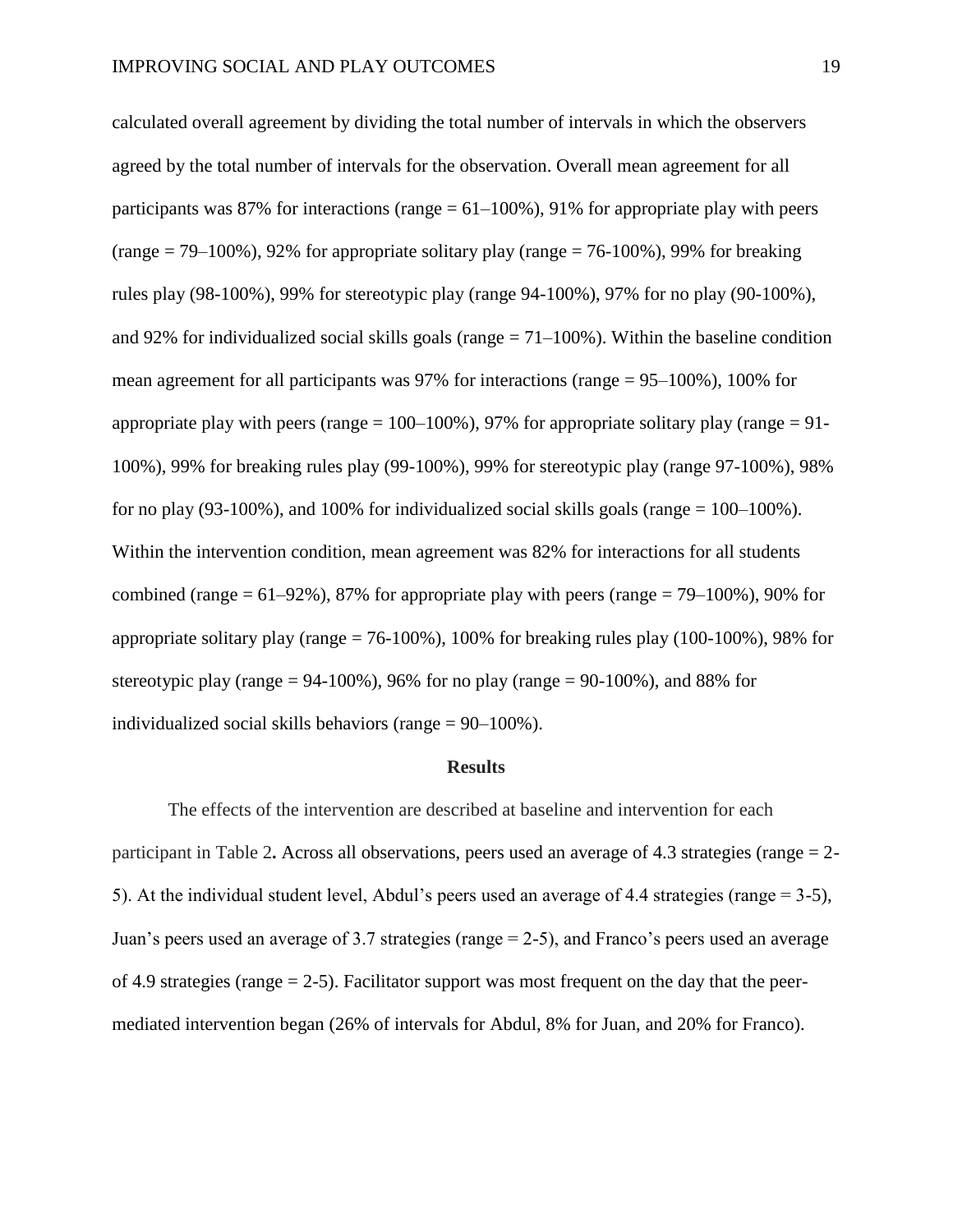Support was faded over time and was far less frequent on the last day of intervention (4% of intervals for Abdul, 0% for Juan, and 1% for Franco).

The primary dependent variable in this study was percentage of intervals with social interactions (see Figure 1 and Table 2). During the baseline condition, the mean percentage of baseline intervals containing any social interactions ranged from 3% to 5% for all three participants (see Table 2). The overall effect size on social interactions was *DHPS* = 3.11.

After the introduction of the intervention, the percentage of total social interactions increased substantially across all three target students. Abdul's social interactions increased from a mean of 3% of intervals during baseline to a mean of 46% of intervals during intervention. Juan's social interactions increased from a mean of 3% of intervals during baseline to a mean of 69% of intervals during intervention. Franco's social interactions increased from a mean of 5% of intervals during baseline to a mean of 54% of intervals during intervention.

In Table 2, we broke down social interactions into (a) student-to-peer and (b) peer-tostudent interactions. Both subsets of interactions increased substantially after the intervention was introduced. For all three target students, the mean percentage of baseline intervals containing student-to-peer interactions ranged from 1% to 2%. For all three target students, the mean percentage of intervention intervals containing student-to-peer interactions ranged from 20% to 49%. The percentage of baseline intervals containing peer-to-student interactions ranged from 2% to 4% and increased during intervention to a range of 45% to 65%.

We measured the percentage of total intervals the target students engaged in appropriate play with peers during recess as a secondary dependent variable (see Figure 1). Immediately after the introduction of the intervention, the percentage of intervals where the target students engaged in appropriate play with peers increased substantially across all three target students.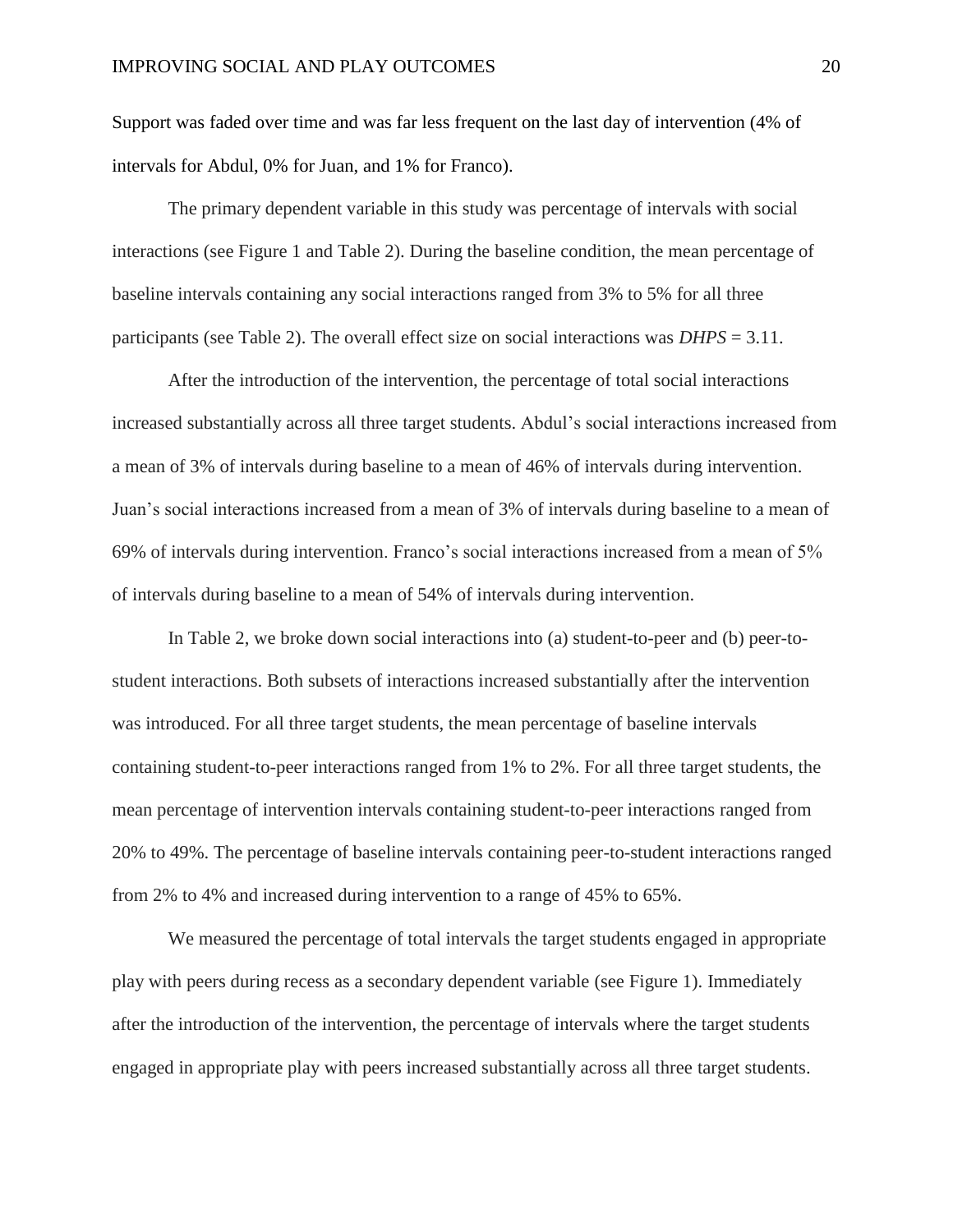Abdul's appropriate play with peers increased from a mean of 0% of intervals during baseline to a mean of 65% of intervals during intervention. Juan's appropriate play with peers increased from a mean of less than 1% of intervals during baseline to a mean of 95% of intervals during intervention. Franco's appropriate play with peers increased from a mean of 0% of intervals during baseline to a mean of 83% of intervals during intervention. The overall effect size on social interactions was *DHPS* = 2.99.

The third dependent variable in this study was each target students' independent prosocial behaviors as represented by IEP goals. Immediately after the introduction of the intervention, the levels of total intervals where prosocial behaviors were observed increased across all three target students (see Figure 1). Abdul's total intervals observed participating in a rule-based game during recess increased from a mean of 0% of intervals during baseline to a mean of 43% of intervals during intervention. Juan's total intervals observed initiating play with a peer increased from a mean of 0% of intervals during baseline to a mean of 12% of intervals during intervention. Franco's total intervals observed taking turns with a peer during recess increased from a mean of 0% of intervals during baseline to a mean of 30% of intervals during intervention. The overall effect size on individualized prosocial behaviors was *DHPS* = 0.83.

#### **Social Validity**

Social validity survey responses from school staff, peers, and target students are reported in Table 1. The target students responded positively when asked if they liked recess, if they liked spending time with their peer buddies at recess, if they want to continue to play with their buddies at recess, and if they considered the peers in their network to be their friends (see Table 1). Abdul responded positively when asked if his peer buddies taught him new ways to play at recess, and Juan and Franco answered "no".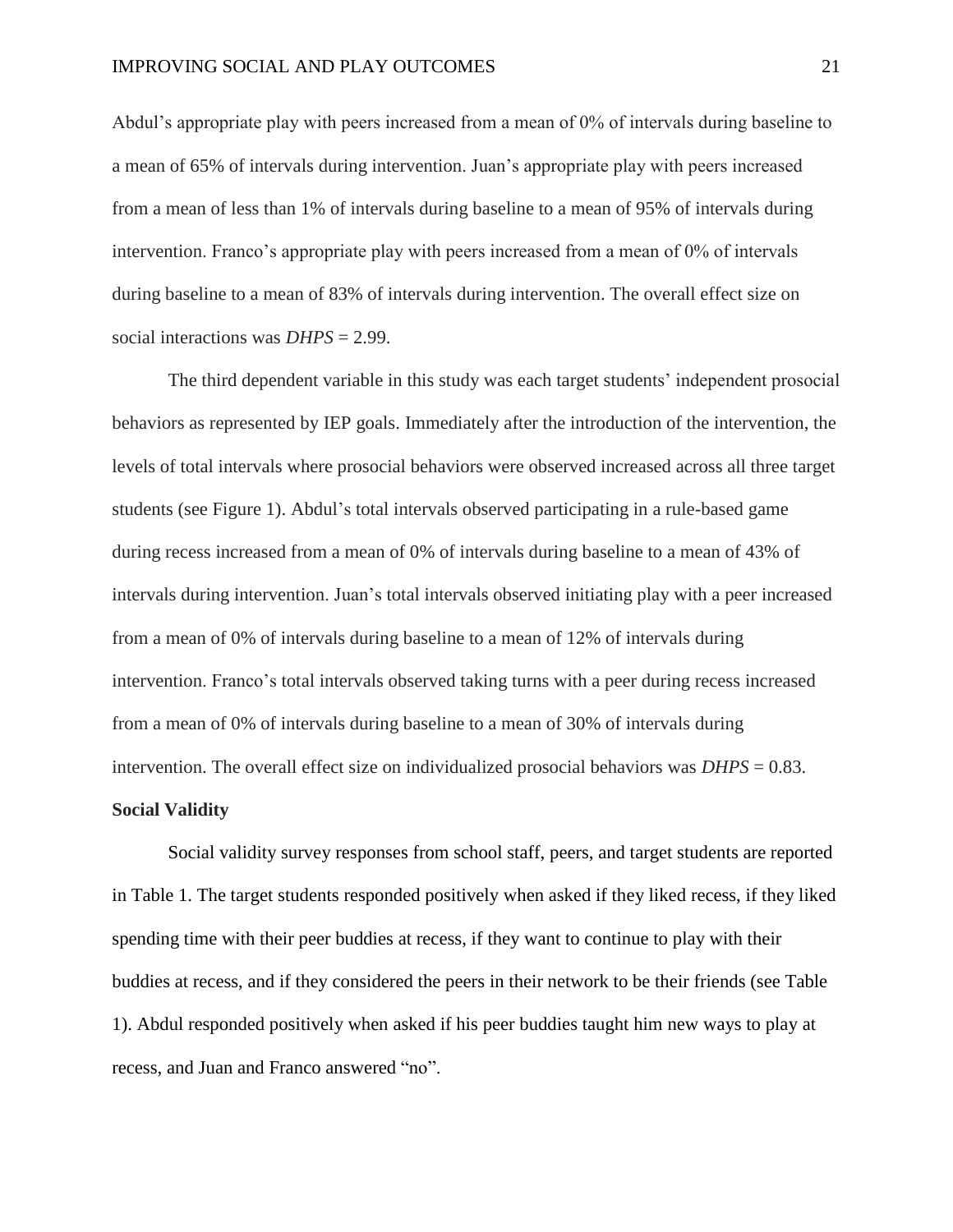Peers responded that they enjoyed being a peer buddy at recess, and the majority (83%) would be willing to be a peer buddy again. They also reported there was not anything they did not like about being a peer buddy. The majority of peers (75%) reported they would recommend being a peer buddy to other students. Peers wrote that they enjoyed playing with their buddy (a few sited specific games), teaching or helping their buddy with new things, being friends, and seeing their buddy happy. Based on observer notes, another sign of positive social validity was that no peers expressed interest in stopping their participation, and many additional students asked to join the networks after they had already started. Although we were no longer training peers, those students who were interested were told they were welcome to play with the target students during recess.

School staff personnel (i.e., a general education teachers and two paraprofessionals who had recess duty some or all of the times during baseline and intervention) indicated that they observed students interacting and playing with friends during recess sometimes (i.e., 3/5; Franco) or often (i.e., 4/5; Abdul and Juan) during the intervention. School staff personnel reported they observed students making friends at recess sometimes (i.e., 3/5; Abdul, Franco) or often (i.e., 4/5; Juan), and observed peers providing support to students at recess often (i.e., 4/5; all three students) during the intervention.

#### **Discussion**

We found a functional relation between a combined intervention (i.e., peer-mediated intervention and video modeling) and increases in social interaction, appropriate peer play, and progress on individualized social skill goals for all three students with ASD. Findings from this study extend the literature in a number of important ways.

First, this study replicates previous findings that peer-mediated interventions can increase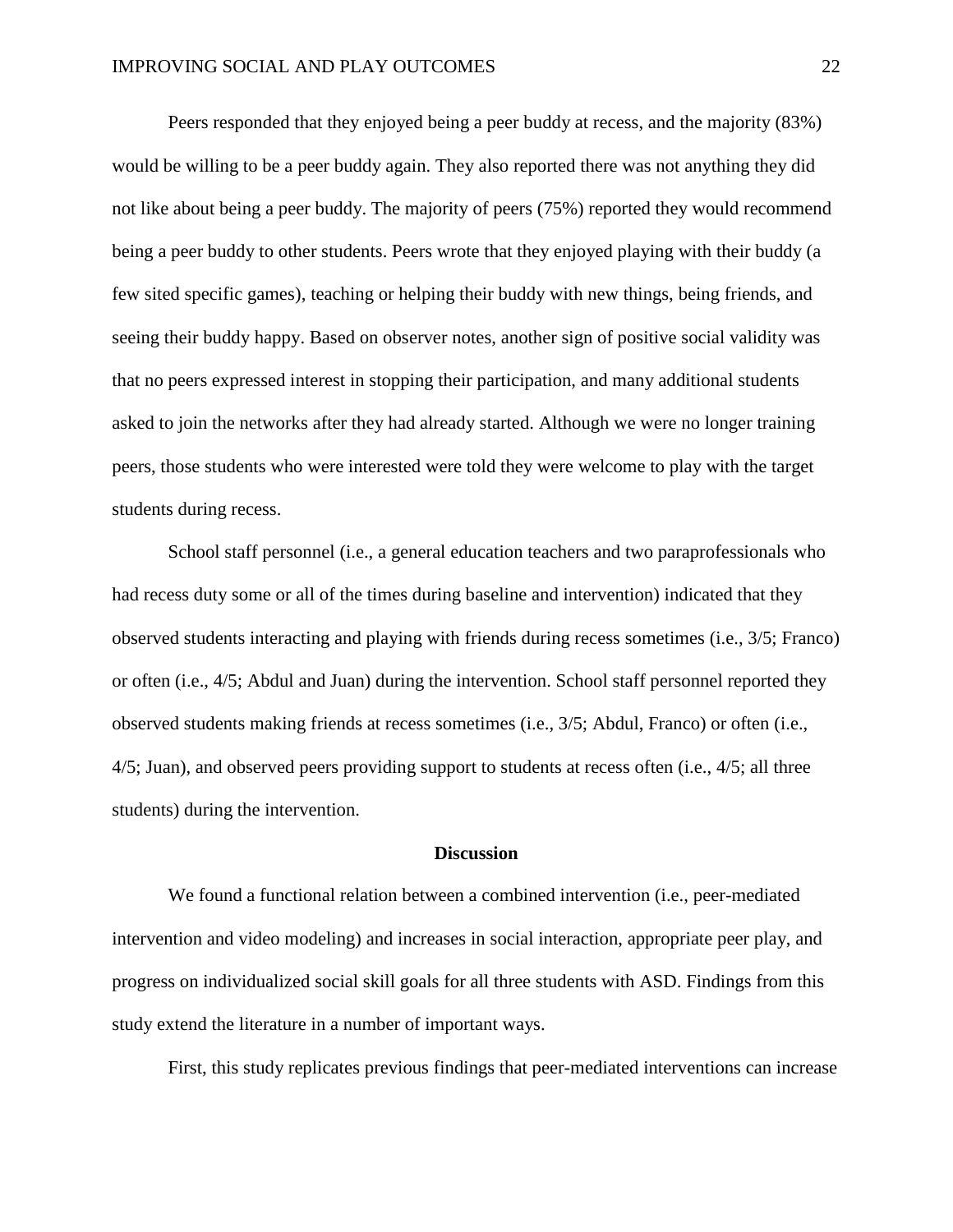social interactions during recess for elementary students with ASD and significant support needs (Brock et al., 2018; Harper et al., 2008). These data confirm that recess is often a missed opportunity for social interaction, with little to no interaction with peers prior to intervention. Increasing social interactions during recess for students with significant disabilities is critically important, because it enables these students to capitalize on a natural opportunity for developing friendships with peers, thereby decreasing isolation and loneliness and increasing involvement in the school community.

Second, this study extends beyond previous findings by demonstrating increases in interactive play behavior. Prior to implementing the intervention, students in this study were observed walking in circles, standing under play equipment, standing near peers but not interacting with them, or playing on equipment alone. Immediately after intervention, rates of interactive play increased substantially. In an underpowered randomized controlled trial described by Brock and colleagues (2018), the authors reported a substantial effect size on interactive play but did not detect a statistically significant difference.

Third, this study shows that video modeling can be used in conjunction with peermediated interventions to promote progress on individualized prosocial behavior. The inclusion of children with ASD in education settings with typical peers has become recommended practice (Kohler et al., 1997). However, despite the resultant increase in opportunities for peer modeling and interaction, teachers typically report little to no interaction between the two groups (Pierce & Schreibman, 1997b). Explicit instruction increases the likelihood that students will acquire new skills, and increased interactions and peer play provide a context for practicing these skills at recess. Peer-mediated interventions provide peers with new skills and information for how to interact with a student with a disability, which increase social interactions and provides more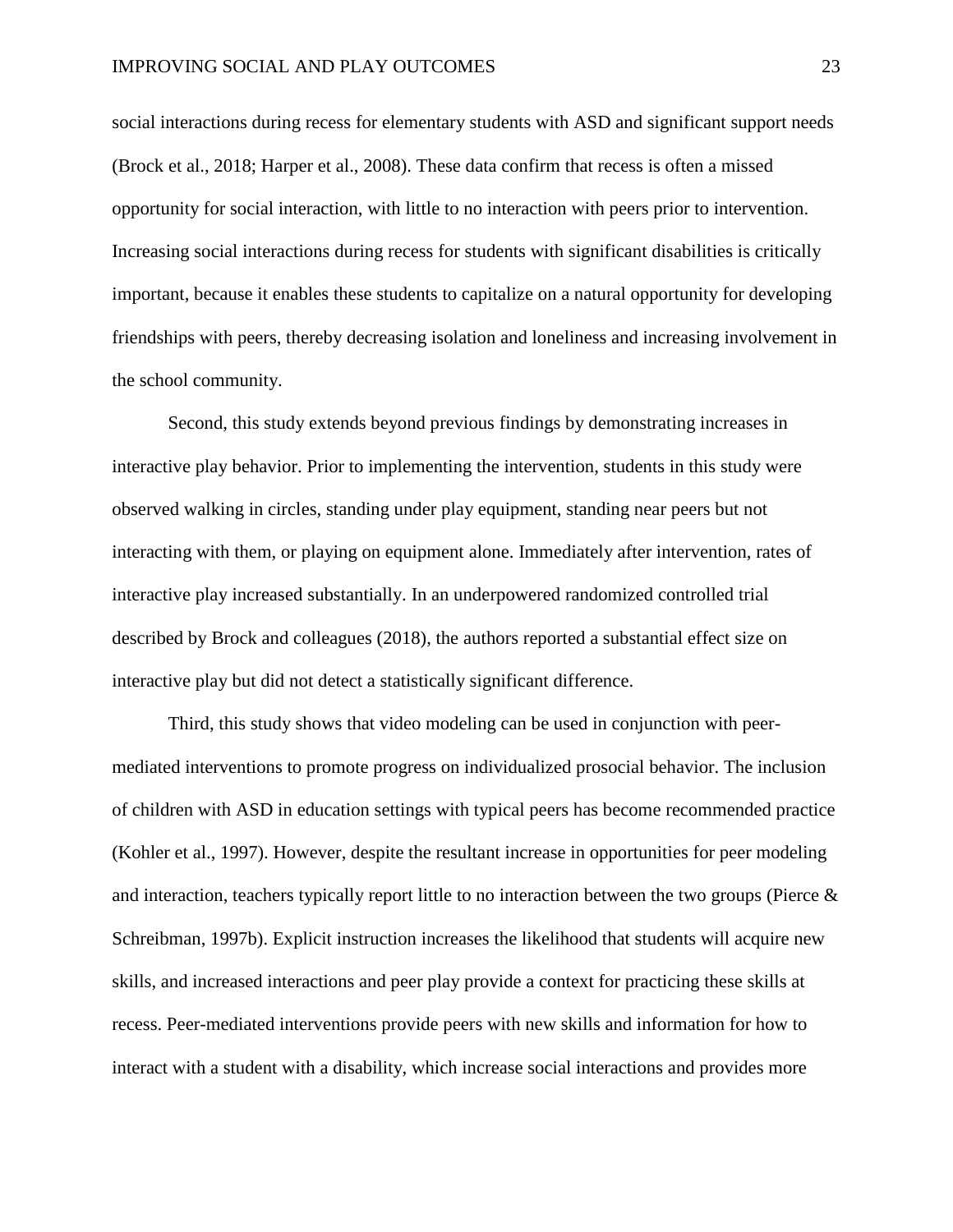opportunities for the student with a disability to practice new prosocial skills. Indeed, effects on interactions and peer play were larger in this study than in a study on peer-mediated intervention alone (i.e., Brock et al., 2018), suggesting that there might be an additive effect for video modeling across all outcomes.

Fourth, student responses on social validity questionnaires indicate that both the target students and their peers enjoyed participating in the peer-mediated intervention. The feedback from peers and target students was almost completely positive. Additionally, anecdotal notes from recess observations indicated that during the study, peers who were not involved in the study often requested to participate or would naturally join in playing with the target students and peer buddies at recess.

#### **Implications for Practice**

Findings from this study have implications for special educators, instructional assistants, and elementary educators. First, teachers and instructional assistants should treat unstructured times of the school day as an opportunity to promote social interactions and social skill development for students. We recommend special educators begin to shift views of recess as a break from providing instruction to time they can use to teach and practice social skills in a natural setting. Second, this study shows the importance of using peer-mediated and social skills interventions in tandem to promote improved social outcomes for students with ASD on the playground. Specifically, if teachers want to see improvement in students' interactions with peers, they would have better outcomes by directly teaching social skills that students can use at recess.

#### **Limitations and Future Directions for Research**

Limitations to this study suggest avenues for future research. First, the three target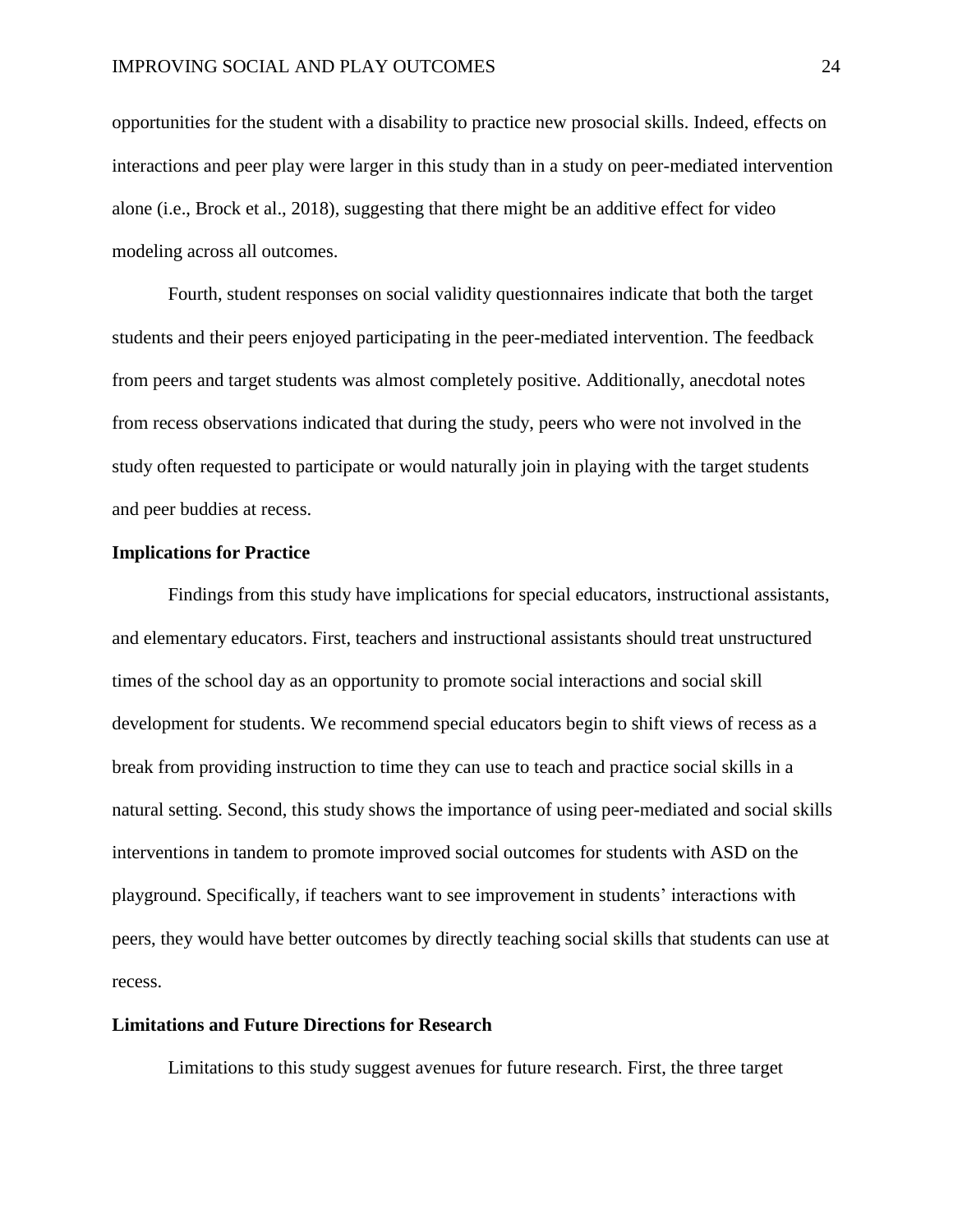students in this study were all male, represented minority racial/ethnic groups, and spoke English as a second language. On one hand, studying these underrepresented groups is a strength of our study and we did recruit peers who were able to interact with peers in their primary language, but video modeling instruction was conducted only in English. In future studies, researchers might recruit more students and teachers from a range of backgrounds and consider providing video modeling instruction in the child's primary language. Second, this study focused on testing a combination of two strategies. In future studies, researchers might utilize comparative designs that allow them to experimentally contrast the combination of strategies to each strategy in isolation. Third, we contrasted the intervention to a business-as-usual condition in which peers did not receive any direction to interact with target students. In future studies, researchers might use a baseline condition in which peers are directed to interact with target students without further training or support, as this would isolate the effects of the training and support in the intervention condition. Fourth, only one baseline data point was collected for Abdul immediately before the intervention. In future studies, the design could be strengthened by collecting three consecutive data points closer together in time condition (What Works Clearinghouse, 2017). Fifth, standardized test scores reported from the school records do not reflect gold-standard measures and were administered in English, raising questions about whether the scores truly reflected the abilities of the students (Sullivan, 2011). In future studies, researchers could independently implement gold-standard instruments in the home language of the students. Sixth, the interventionist was also a data collector in this study. In future studies, researchers could separate intervention and data collection teams. In addition, future studies might consider collecting peer comparison data to determine normative levels of social interaction. Finally, we designed this study with the assumption that social engagement is optimal for students with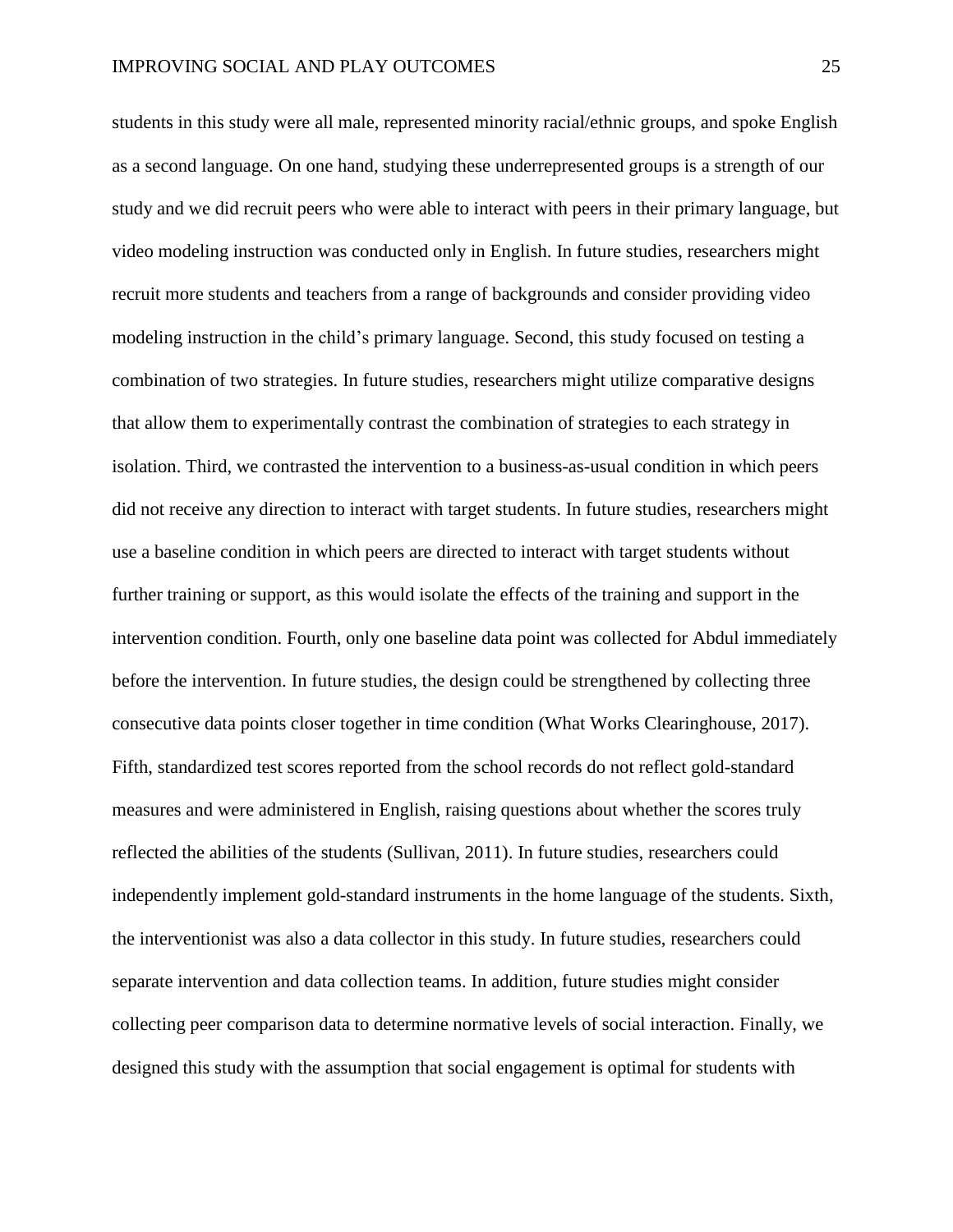autism at recess. We make this assumption based on evidence that social skills and social connections are related to improved postschool outcomes such as employment and independent living (Haber et al., 2016), and evidence from this study that participants enjoyed peer interactions. However, we acknowledge that some students with autism may prefer to engage in solitary activity when presented with opportunities for peer interaction, and it is important to consider the interests of students with autism when designing interventions. Therefore, we recommend that researchers closely monitor peer-mediated interventions and make adjustments when interactions are not mutually enjoyed by peers and students with autism.

#### **Conclusion**

Findings from this study show that a combination of peer-mediated intervention and video modeling can increase the social interactions, peer play, and social goals of students with ASD and ID during recess. By teaching students new social skills and partnering with peers to provide ample opportunities to interact and practice those skills, students with significant disabilities have the opportunity to experience social development, inclusion, and belonging at recess. Given the promise of this approach, there is no reason why recess should continue to be a missed opportunity for students with significant disabilities.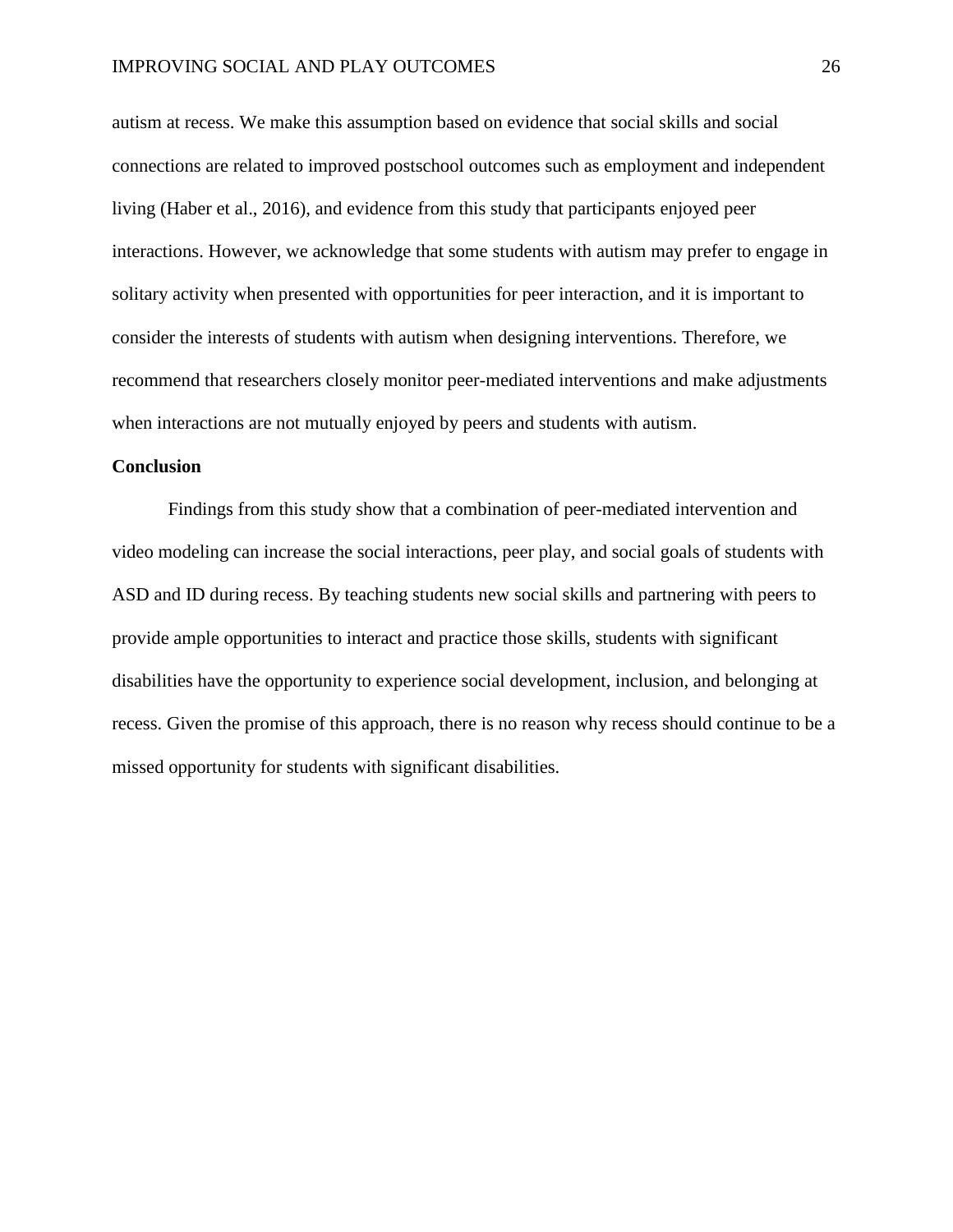#### **References**

- Asmus, J. M., Carter, E. W., Moss, C. K., Biggs, E. E., Bolt, D, Bottema-Beutel, K., Brock, M. E., Cattey, G. N., Chen, R., Cooney, M., Fesperman, E., Hochman, J. M., Huber, H. B., Lequia, J. L., Lyons, G., Vincent, L., & Weir, K (2017). Efficacy and social validity of peer network interventions for high school students with severe disabilities. *American Journal on Intellectual and Developmental Disabilities, 122*, 118-137. https://doi.org/10.1352/1944-7558-122.2.118
- American Psychiatric Association. (2013). *Diagnostic and statistical manual of mental disorders* (5th ed.). https://doi.org/10.1176/appi.books.9780890425596
- Bellini, S., Akullian, J., & Hopf, A. (2007). Increasing social engagement in young children with autism spectrum disorders using video self-modeling. *School Psychology Review*, *36,* 80–90. https://doi.org/10.1080/02796015.2007.12087953
- Bondy, A. S., & Frost, L. A. (1994). The picture exchange communication system. *Focus on autistic behavior*, *9*(3), 1-19. https://doi.org/10.1177/108835769400900301
- Brock, M. E., Dueker, S. A., & Barczak, M. A. (2018). Brief report: Improving social outcomes for students with autism at recess through peer-mediated pivotal response training. *Journal of Autism and Developmental Disorders, 48*, 2224–2230. https://doi.org/10.1007/s10803-017-3435-3
- Brock, M. E. & Huber, H. B. (2017). Are peer support arrangements an evidence-based practice? A systematic review. *The Journal of Special Education, 51*, 150-163. https://doi.org/10.1177/0022466917708184
- Brown, R. (1973). *A first language: The early stages.* Harvard U. Press.
- Buggey, T., Hoomes, G., Sherberger, M. E., & Williams, S. (2011). Facilitating social initiations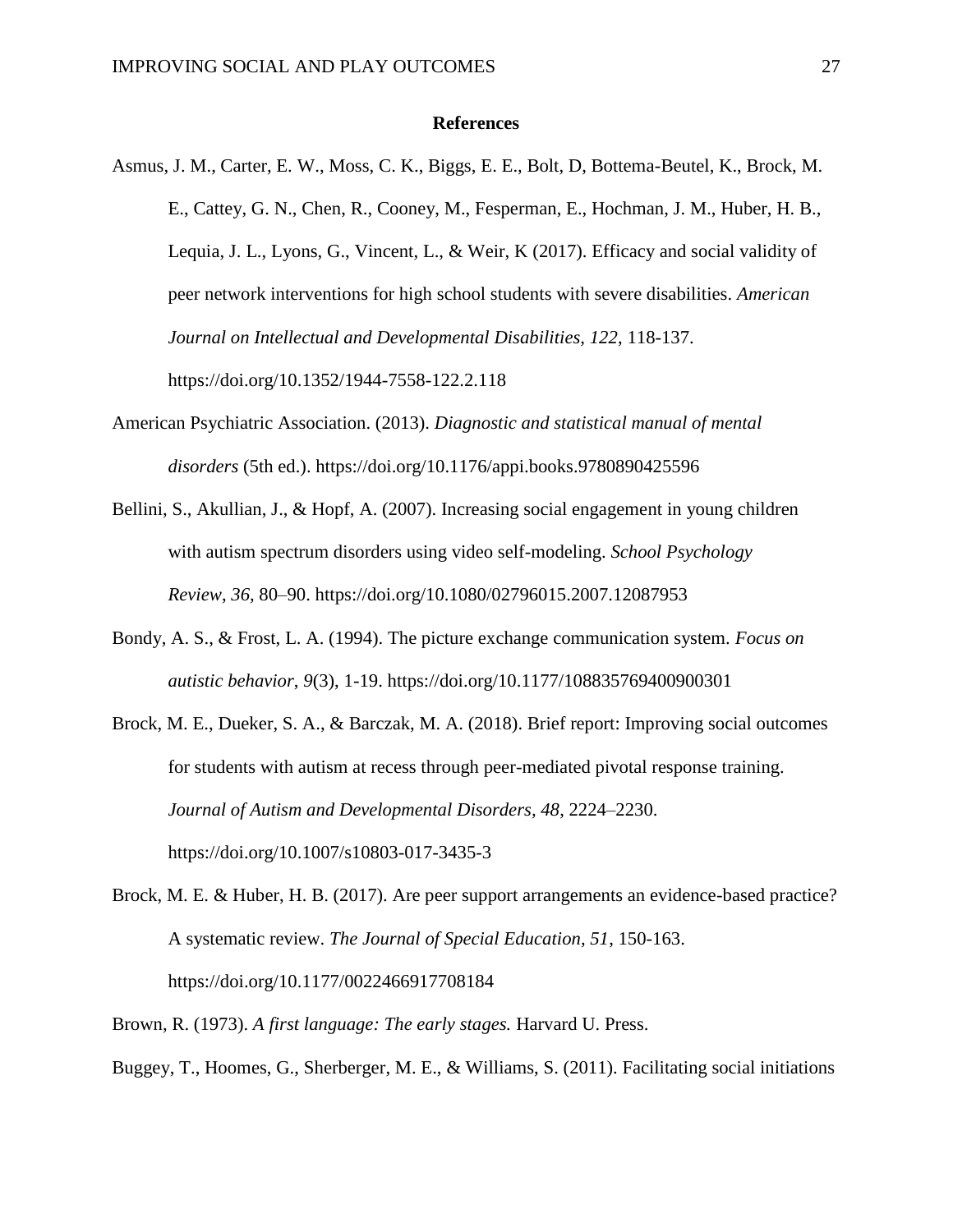of preschoolers with autism spectrum disorders using video self-modeling. *Focus on Autism and Other Develop-mental Disabilities, 26*, 25–36. https://doi.org/10.1177/1088357609344430

- Carter, E. W., Asmus, J., Moss, C. K., Biggs, E. E., Bolt, D. M., Born, T. L., Brock, M. E., Cattey, G. N., Chen, R., Cooney, M., Fesperman, E., Hochman, J. M., Huber, H. B., Lequia, J. L., Lyons, G., Moyeensko, K. A., Riesch, L. M., Shalev, R. A., Vincent, L., & Weir, K. (2016). Randomized evaluation of peer support arrangements to support the inclusion of high school students with severe disabilities. *Exceptional Children*, *82*(2), 209-233. https://doi.org/10.1177/0014402915598780
- DiSalvo, C., & Oswald, D. (2002). Peer-mediated interventions to increase social interaction of children with autism: Consideration of peer expectancies. *Focus on Autism and Other Developmental Disabilities, 17*, 198–207.

https://doi.org/10.1177%2F10883576020170040201

- Dueñas, A. D., Plavnick, J. B., & Goldstein, H. (2021). Effects of a multicomponent peer mediated intervention on social communication of preschoolers with autism spectrum disorder. *Exceptional Children*, *87*(2), 236-257. https://doi.org/10.1177/0014402920953761
- Feldman, R., Carter, E. W., Asmus, J., & Brock, M. E. (2016). Presence, proximity, and peer interactions of adolescents with severe disabilities in general education classrooms. *Exceptional Children*, *82*(2), 192-208. https://doi.org/10.1177/0014402915585481

Goldstein, H., Kaczmarek, L., Pennington, R., & Shafer, K. (1992). Peer-mediated intervention: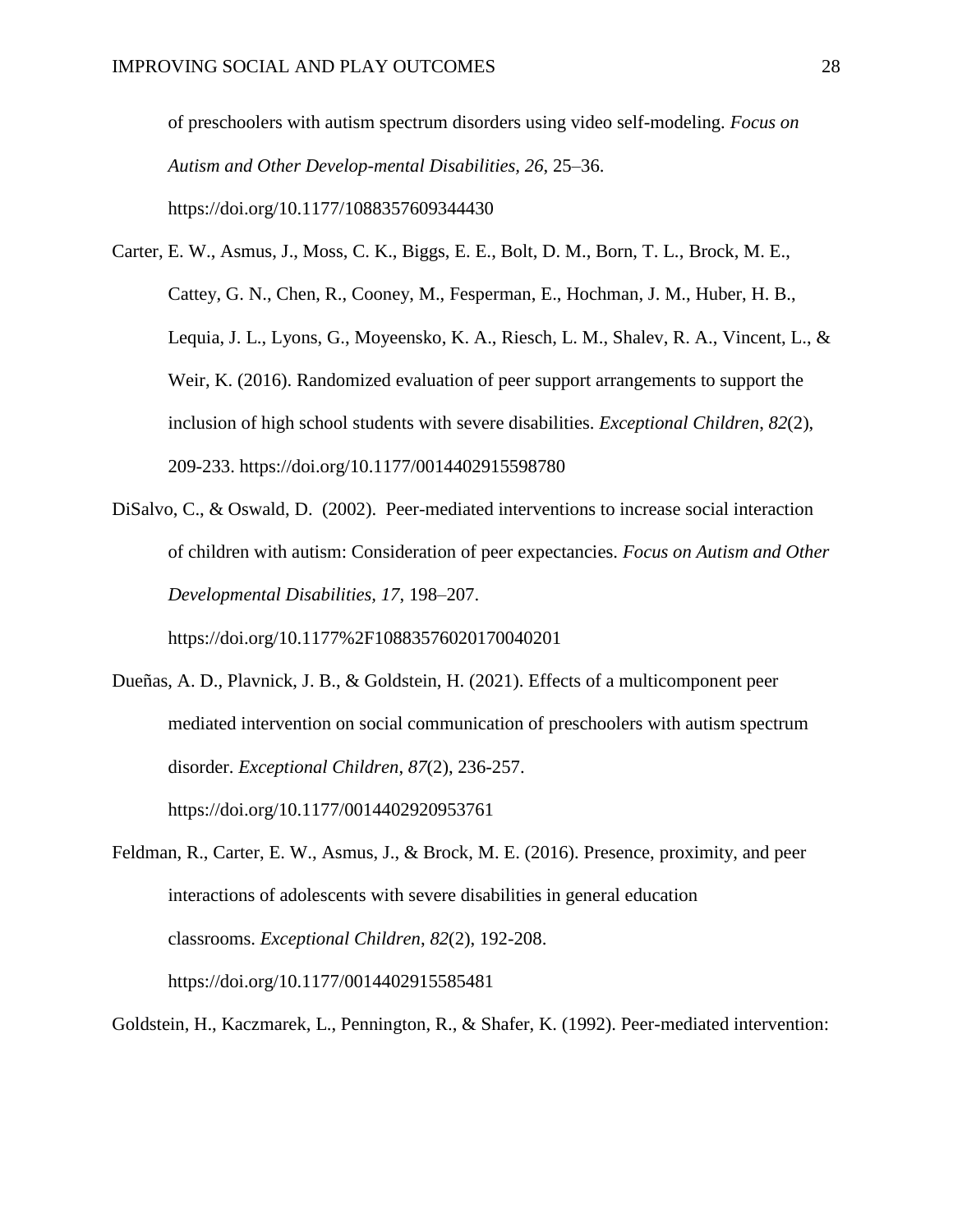Attending to, commenting on, and acknowledging the behavior of preschoolers with autism. *Journal of Applied Behavior Analysis, 25*, 289–305. https://doi.org/10.1901/jaba.1992.25-289

- Haber, M. G., Mazzotti, V. L., Mustian, A. L., Rowe, D. A., Bartholomew, A. L., Test, D. W., & Fowler, C. H. (2016). What works, when, for whom, and with whom: A meta-analytic review of predictors of postsecondary success for students with disabilities. *Review of Educational Research*, *86*(1), 123-162. https://doi.org/10.3102/0034654315583135
- Harrison, P. L., & Oakland, T. D. (2015). *Adaptive behavior assessment system* (3<sup>rd</sup> edition). Pearson, Inc.
- Harper, C. B., Symon, J. B., & Frea, W. D. (2008). Recess is time-in: Using peers to improve social skills of children with autism. *Journal of Autism and Developmental Disorders, 38*, 815–826. https://doi.org/10.1007/s10803-007-0449-2.
- Hedges, L.G., Pustejovsky, J., & Shadish, W. R. (2013). A standardized mean difference effect size for multiple baseline designs across individuals. *Research Synthesis Methods*, *4*, 324–341. doi:10.1002/jrsm.1086
- Kaufman, A. S., & Kaufman, N. L. (2004). *Kaufman brief intelligence test* (2nd edition). Pearson, Inc.
- Kleinert, H. L. (2020). Students with the most significant disabilities, communicative competence, and the full extent of their exclusion. *Research and Practice for Persons with Severe Disabilities*, *45*(1), 34-38. https://doi.org/10.1177%2F1540796919892740

Kohler, F. W., Strain, P. S., Hoyson, M., & Jamieson, B. (1997). Merging naturalistic teaching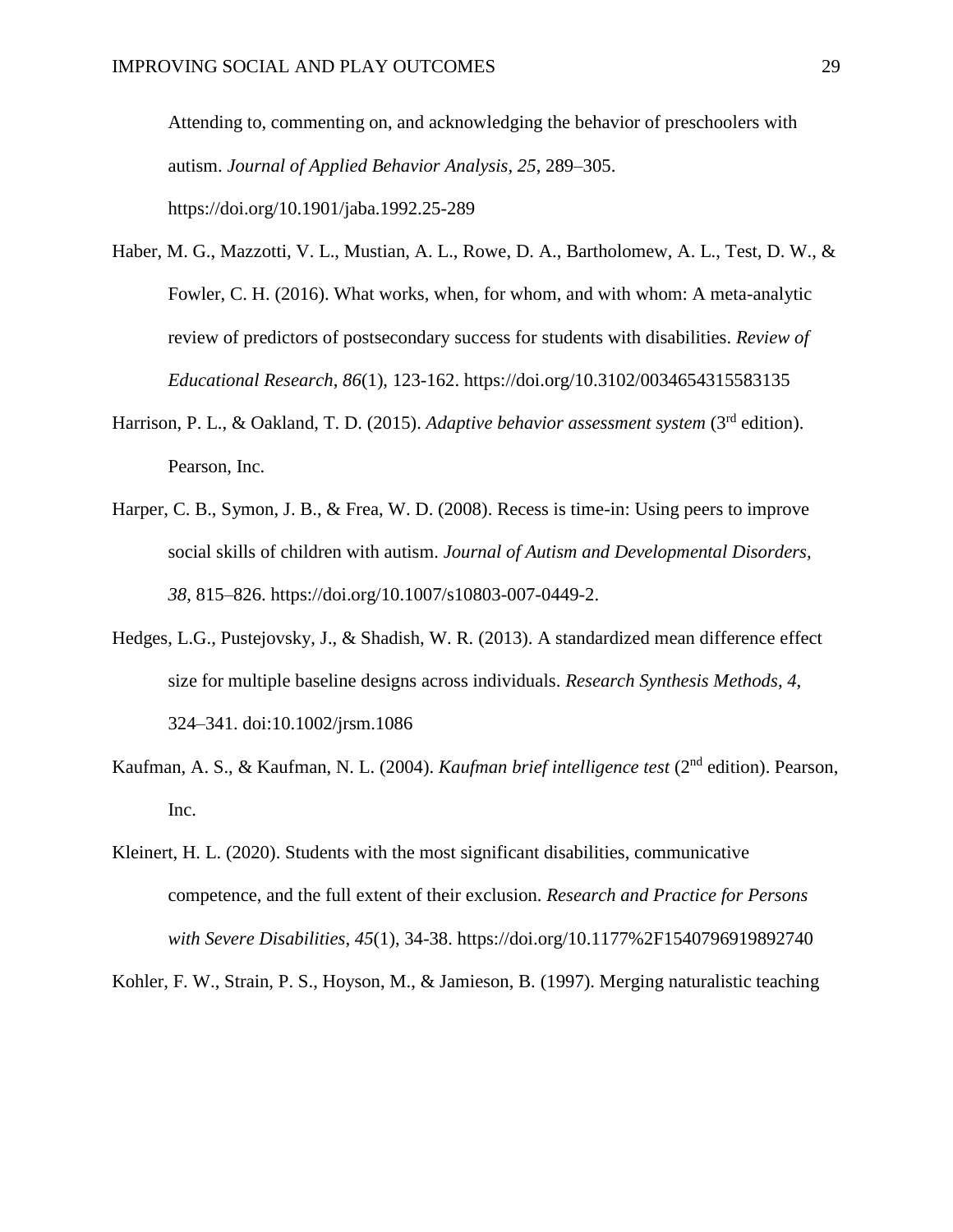and peer-based strategies to address the IEP objectives of preschoolers with autism: An examination of structural and child behavior outcomes. *Focus on Autism and Other Developmental Disabilities, 12*, 196–206. https://doi.org/10.1177/108835769701200402

- Kratochwill, T. R., & Levin, J. R. (2010). Enhancing the scientific credibility of single-case intervention research: Randomization to the rescue. *Psychological Methods, 15*, 124–144. https://doi.org/10.1037/a0017736
- Kretzmann, M., Shih, W., & Kasari, C. (2015). Improving peer engagement of children with autism on the school playground: A randomized controlled trial. *Behavior Therapy*, *46*, 20–28. https://doi.org/10.1016/j.beth.2014.03.006
- Ledford, J. R., & Gast, D. L. (2018). *Single case research methodology: Applications in special education and behavioral sciences.* New York: Routledge.
- Marso, D., & Shadish, W. (2014). *User guide for DHPS, D\_Power, and GPHDPwr SPSS macros (Version 1.0)*. Merced, CA: Author.

Marzullo- Kerth, D., Reeve, S. A., Reeve, K. F., & Townsend, D. B. (2011). Using multipleexemplar training to teach a generalized repertoire of sharing to children with autism. *Journal of applied behavior analysis*, *44*(2), 279-294. https://doi.org/10.1901/jaba.2011.44-279

- National Association for Sport and Physical Education. (2006). *Recess for elementary school students* [position paper]. Author.
- Oh-Young, C., Filler, J., Kucskar, M., Buchter, J., O'Hara, K., & Gelfer, J. (2018). A comparison of peer network and peer video modeling to increase positive verbal social interactions in young children with disabilities. *Journal of Special Education Technology*, *33*, 270-283. https://doi.org/10.1177%2F0162643418776631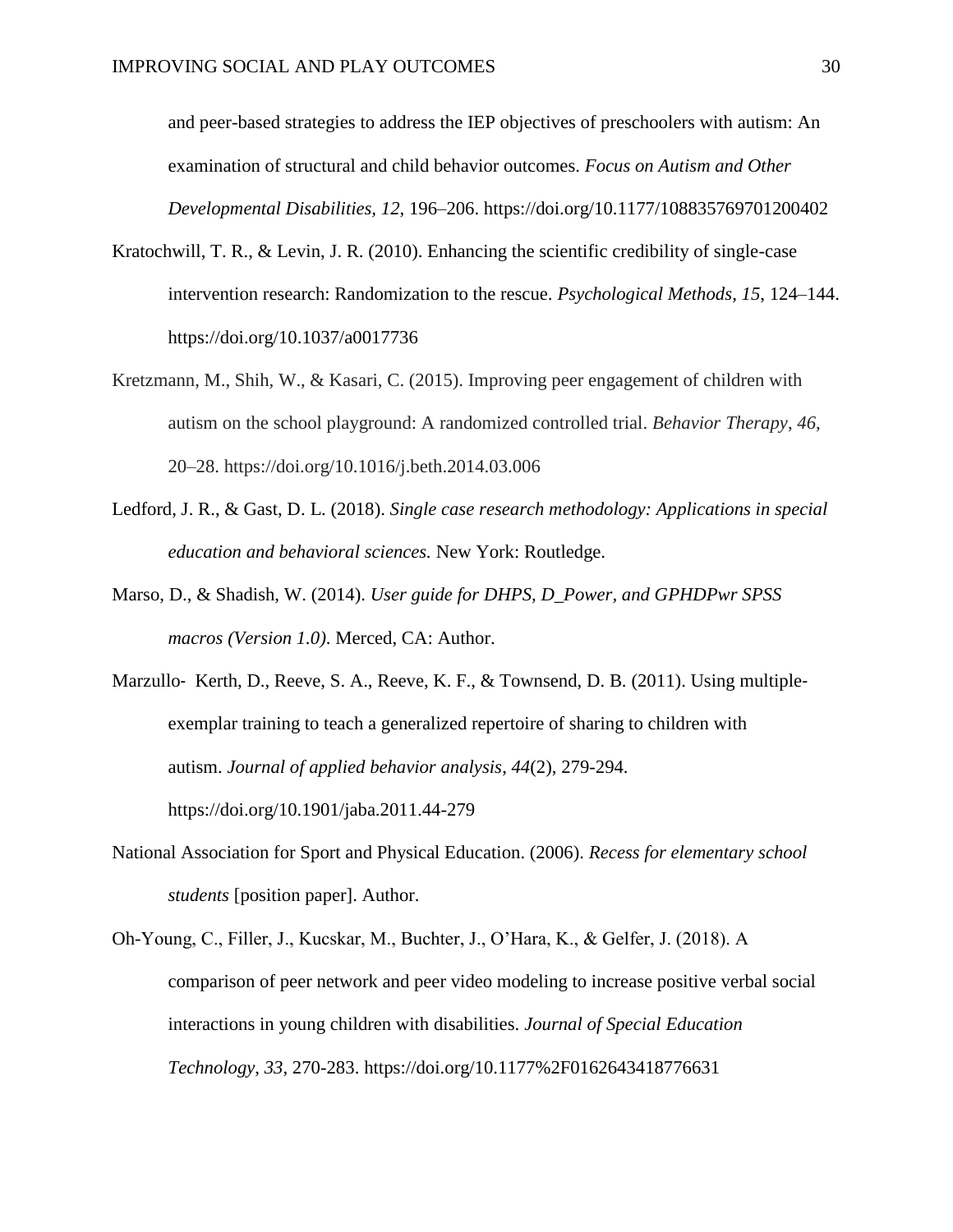- Pellegrini, A. D., Kato, K., Blatchford, P., & Baines, E. (2002). A short-term longitudinal study of children's playground games across the first year of school: Implications for social competence and adjustment to school. *American Educational Research Journal, 39*, 991–1015. https://doi.org/10.3102/00028312039004991
- Pierce, K., & Schreibman, L. (1997a). Multiple peer use of pivotal response training to increase social behaviors of classmates with autism: Results from trained and untrained peers. *Journal of Applied Behavior Analysis, 30,* 157–160. https://doi.org/10.1901/jaba.1997.30- 157.
- Pierce, K., & Schreibman, L. (1997b). Using peer trainers to promote social behavior in autism: Are they effective at enhancing multiple social modalities? *Focus on Autism & Other Developmental Disabilities, 12*, 207–218. https://doi.org/10.1177%2F108835769701200403
- Qi, C. H., Barton, E. E., Collier, M., & Lin, Y. L. (2018). A systematic review of single-case research studies on using video modeling interventions to improve social communication skills for individuals with autism spectrum disorder. *Focus on Autism and Other Developmental Disabilities*, *33*(4), 249-257. https://doi.org/10.1177/1088357617741282
- Radley, K. C., Ford, W. B., Battaglia, A. A., & McHugh, M. B. (2014). The effects of a social skills training package on social engagement of children with autism spectrum disorders in a generalized recess setting. *Focus on autism and other Developmental Disabilities*, *29*(4), 216-229. https://doi.org/10.1177/1088357614525660
- Ramstetter, C. L., Murray, R., & Garner, A. S. (2010). The crucial role of recess in schools. *Journal of School Health, 80*, 517–526. https://doi.org/10.1111/j.1746- 1561.2010.00537.x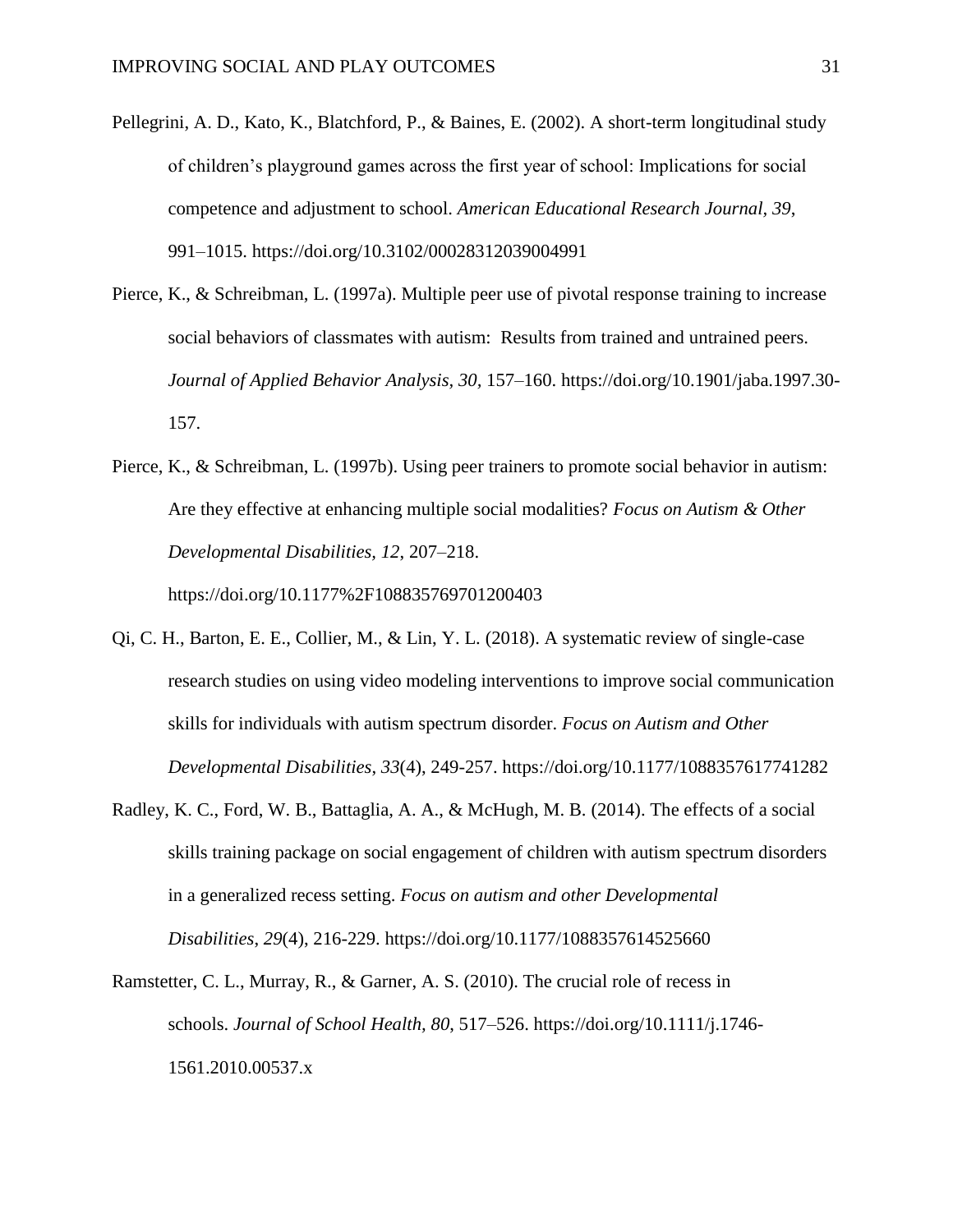- Ramstetter, C., & Murray, R. (2017). Time to Play: Recognizing the Benefits of Recess. *American Educator, 41*, 17.
- Sansosti, F. J., & Powell-Smith, K. A. (2008). Using computer-presented social stories and video models to increase the social communication skills of children with high-functioning autism spectrum disorders. *Journal of Positive Behavior Interventions*, *10*(3), 162-178. https://doi.org/10.1177/1098300708316259
- Steinbrenner, J. R., Hume, K., Odom, S. L., Morin, K. L., Nowell, S. W., Tomaszewski, B., Szendrey, S., McIntyre, N. S., Yücesoy-Özkan, S., & Savage, M. N. (2020). *Evidencebased practices for children, youth, and young adults with autism*. The University of North Carolina at Chapel Hill, Frank Porter Graham Child Development Institute, National Clearinghouse on Autism Evidence and Practice Review Team.
- Sullivan, A. (2011). Disproportionality in Special Education Identification and Placement of English Language Learners. *Exceptional Children. 77*. 317-334. https://doi.org/10.1177/001440291107700304
- Tetreault, A. S., & Lerman, D. C. (2010). Teaching social skills to children with autism using point-of-view video modeling. *Education and Treatment of Children*, *33*(3), 395-419. https://doi.org/10.1353/etc.0.0105
- U.S Department of Education. (2021). IDEA Section 618 data products. Retrieved from https://www2.ed.gov/programs/osepidea/618- data/index.html
- Wert, B. Y., & Neisworth, J. T. (2003). Effects of video self-modeling on spontaneous requesting in children with autism. *Journal of Positive Behavior Interventions*, *5*(1), 30- 34. https://doi.org/10.1177/10983007030050010501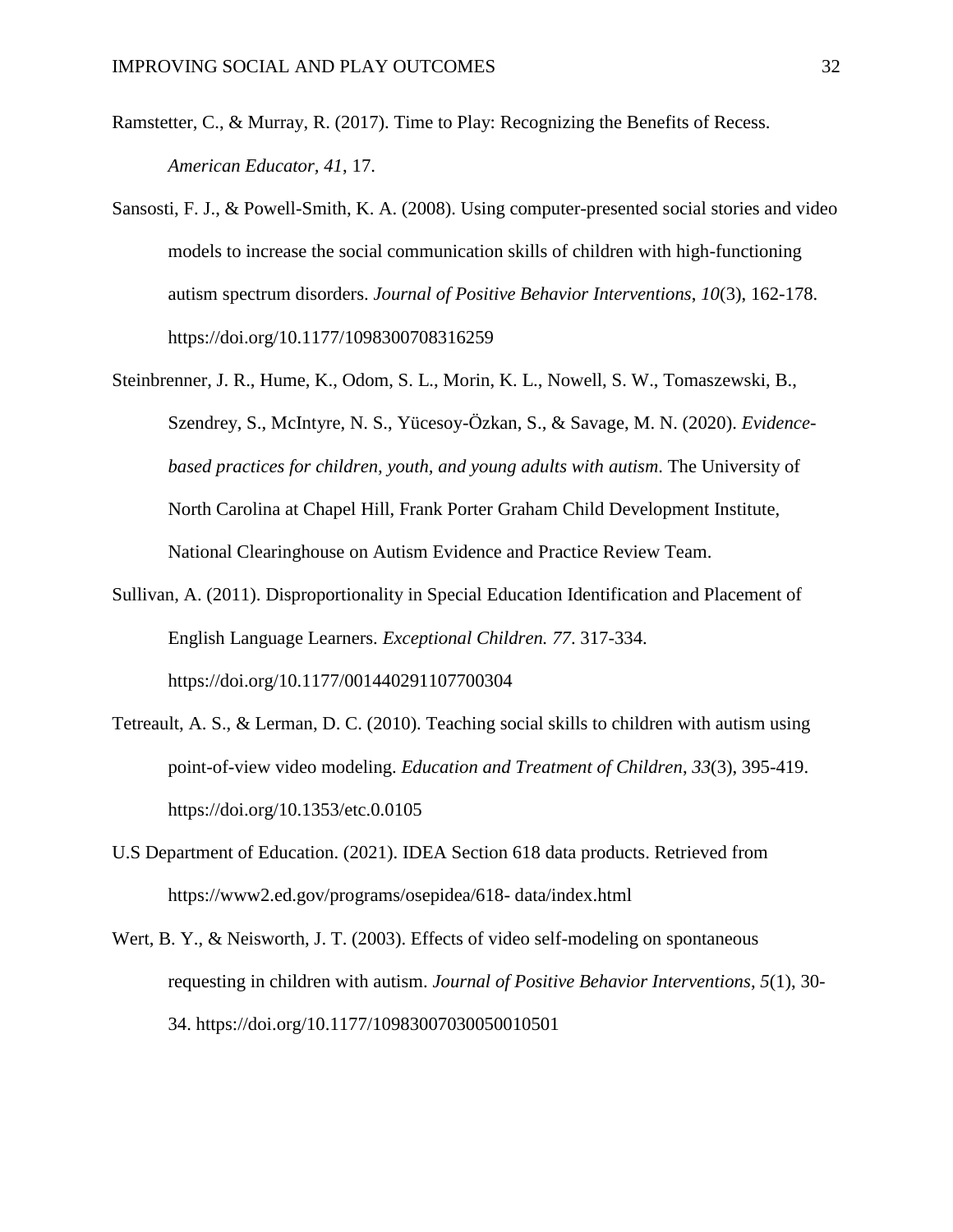What Works Clearinghouse (2017). *Reviewer Guidance for Use with the Procedures Handbook (version 4.0) and Standards Handbook (version 4.0).* 

[https://ies.ed.gov/ncee/wwc/Docs/ReferenceResources/wwc\\_reviewer\\_guidance\\_103017.](https://ies.ed.gov/ncee/wwc/Docs/ReferenceResources/wwc_reviewer_guidance_103017.pdf)

[pdf](https://ies.ed.gov/ncee/wwc/Docs/ReferenceResources/wwc_reviewer_guidance_103017.pdf)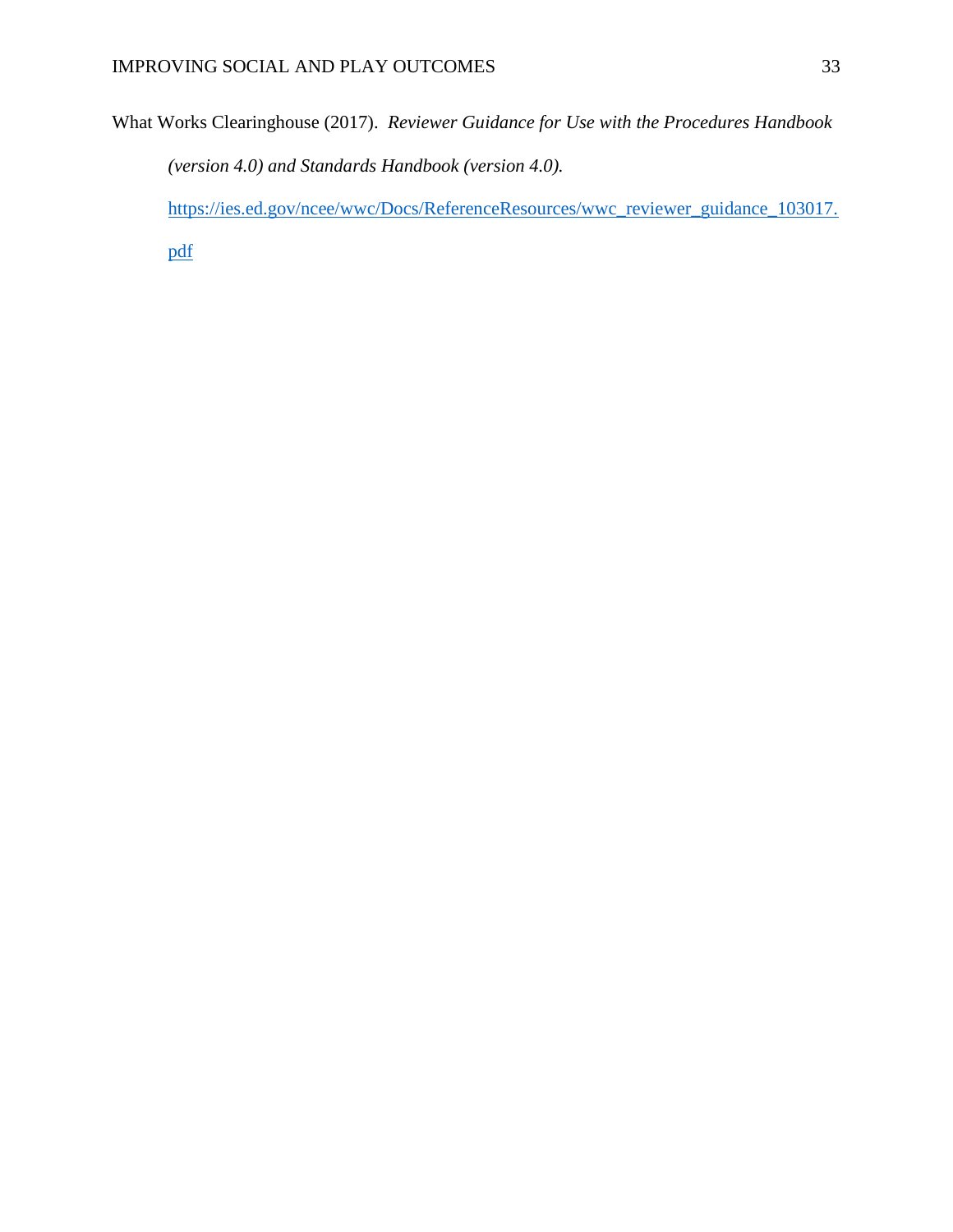#### **Table 1**

#### *Social Validity Responses from Students with Disabilities, Peers, and School Staff*

| <b>Question</b>                                                                      | <b>Abdul</b>                                                                                                                                                   | Juan                                                                                                                                  | Franco                                                                                                                                                                                                       |  |
|--------------------------------------------------------------------------------------|----------------------------------------------------------------------------------------------------------------------------------------------------------------|---------------------------------------------------------------------------------------------------------------------------------------|--------------------------------------------------------------------------------------------------------------------------------------------------------------------------------------------------------------|--|
| Responses from Students with Disabilities                                            |                                                                                                                                                                |                                                                                                                                       |                                                                                                                                                                                                              |  |
| Do you like recess?                                                                  | Yes                                                                                                                                                            | Yes                                                                                                                                   | Yes                                                                                                                                                                                                          |  |
| Do you like playing with (names of peer<br>partners) at recess?                      | Yes                                                                                                                                                            | Yes                                                                                                                                   | Yes                                                                                                                                                                                                          |  |
| Did (name of peer partners) teach you a new way<br>to play at recess?                | Yes                                                                                                                                                            | No                                                                                                                                    | No                                                                                                                                                                                                           |  |
| Do you think (name of peer partners) at recess<br>are your friends?                  | Yes                                                                                                                                                            | Yes                                                                                                                                   | Yes                                                                                                                                                                                                          |  |
| Do you still want to play with (name of peer<br>partners) at recess?                 | Yes                                                                                                                                                            | Yes                                                                                                                                   | Yes                                                                                                                                                                                                          |  |
| Is there anything else you want to share?                                            | "I like to play Basketball.<br>People say we don't hold<br>the ball with hands."                                                                               | N <sub>0</sub>                                                                                                                        | I Don't Know                                                                                                                                                                                                 |  |
| <b>Responses from Peers</b>                                                          | <b>I Agree Responses</b>                                                                                                                                       | <b>I Disagree Responses</b>                                                                                                           | <b>I Don't Know Responses</b>                                                                                                                                                                                |  |
| Do you enjoy supporting a buddy at recess?                                           | 12/12                                                                                                                                                          | 0/12                                                                                                                                  | 0/12                                                                                                                                                                                                         |  |
| Would you be willing to be a peer buddy again<br>in the future?                      | 10/12                                                                                                                                                          | 0/12                                                                                                                                  | 2/12                                                                                                                                                                                                         |  |
| Would you recommend being a peer buddy to<br>other students?                         | 9/12                                                                                                                                                           | 1/12                                                                                                                                  | 2/12                                                                                                                                                                                                         |  |
| What did you enjoy most about being a peer<br>buddy at recess?                       | Playing with him.<br>Teaching him new games.<br>I like playing with Abdul.<br>Playing together and being<br>friends with my buddy.<br>That we played together. | I liked that he was so<br>kind and sweet and I<br>loved playing with him.<br>I liked playing with<br>him.<br>Playing with other kids. | I liked when we played bubbles.<br>Teaching him new things and<br>seeing Franco happy.<br>Playing kickball with Franco.<br>Helping Franco. He is a little<br>funny.                                          |  |
| Is there anything you did not like about being a<br>peer buddy at recess?            | No!<br>No.<br>Nothing.<br>No, I love helping,<br>I did not have anything.                                                                                      | No!<br>No!<br>No!                                                                                                                     | Nothing, well I do not like<br>speaking out loud.<br>Pointing and saying, "Look at<br>my face, Franco".<br>The thing that is hardest is when<br>Franco walks away and starts<br>playing with something else. |  |
| Responses from School Staff                                                          | <b>Staff Rating for Abdul</b>                                                                                                                                  | <b>Staff Rating for Juan</b>                                                                                                          | <b>Staff Rating for Franco</b>                                                                                                                                                                               |  |
| How often does the student interact with peers<br>during recess?                     | 4                                                                                                                                                              | 4                                                                                                                                     | 3                                                                                                                                                                                                            |  |
| How often does the student interact<br>appropriately with peers during recess?       | 3                                                                                                                                                              | 5                                                                                                                                     | 3                                                                                                                                                                                                            |  |
| How often does the student make friends during<br>recess?                            | 3                                                                                                                                                              | 4                                                                                                                                     | 3                                                                                                                                                                                                            |  |
| How often do peers appear to provide social<br>support to the student during recess? | 4                                                                                                                                                              | 4                                                                                                                                     | 4                                                                                                                                                                                                            |  |

*Note*: Responses for each peer in the network are reported separately. Yes = agreed with statement, No = did not agree with statement, I don't know = was unsure about the answer.  $1 =$  never,  $2 =$  seldom,  $3 =$  sometimes,  $4 =$  often,  $5 =$  almost always.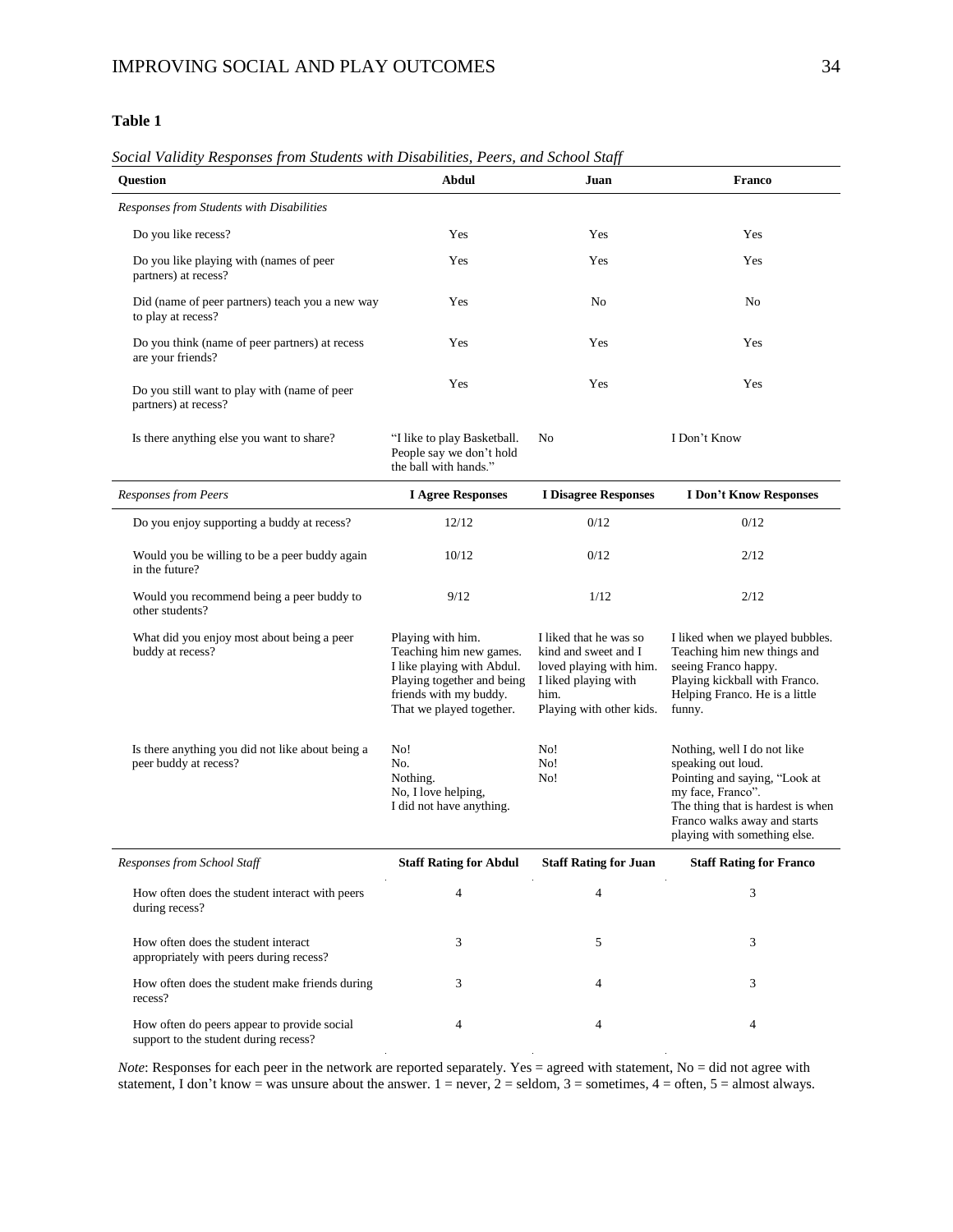## **Table 2**

## *Means and Ranges of Observational Measures by Participant and Study Condition*

|                              | Abdul           |                  | Juan            |                 | Franco          |                |
|------------------------------|-----------------|------------------|-----------------|-----------------|-----------------|----------------|
| Variable                     | <b>Baseline</b> | Intervention     | <b>Baseline</b> | Intervention    | <b>Baseline</b> | Intervention   |
| Any social interaction       | $3\%$ (1-5)     | $46\% (27-73)$   | $3\% (0-9)$     | 69% (47-83)     | $5\%$ (0-18)    | 54% (25–74)    |
| Student-to-peer interaction  | $1\% (0-4)$     | $20\%$ (12-35)   | $2\%$ (0-9)     | 49% (27–65)     | $2\%$ (0-3)     | 29% (12–64)    |
| Peer-to-student interactions | $3\%$ (1-5)     | $45\% (25 - 71)$ | $2\%$ (0-3)     | $65\%$ (44-81)  | $4\%$ (0-16)    | 48% $(18-73)$  |
| Peer proximity               | $40\%$ (12–66)  | 76% (50–94)      | 47% (12-77)     | $93\%$ (83-100) | $36\%$ $(1-73)$ | 87% (56–99)    |
| Appropriate play with peers  | $0\% (0-0)$     | 65% (34-92)      | $<1\%$ (0-4)    | $95\%$ (85-100) | $0\% (0-0)$     | 83% (46–88)    |
| Appropriate solitary play    | 87% (80-99)     | 29% (5–52)       | $70\% (9-100)$  | $3\% (0-10)$    | $38\%$ (13-100) | $12\% (0-28)$  |
| Breaking rules               | $1\% (0-3)$     | $<1\%$ (0-2)     | $0\% (0-0)$     | $0\%$ (0-0)     | $<1\%$ (0-1)    | $0\% (0-0)$    |
| Stereotypic play             | $0(0-0)$        | $0\%$ (0-0)      | $0\%$ (0-0)     | $0\%$ (0-0)     | 44% $(0-72)$    | $3\% (0-12)$   |
| No Play                      | $12\%$ (1-18)   | $6\% (0-10)$     | $29\% (0-91)$   | $2\%$ (0-10)    | $17\% (0-45)$   | $6\% (0-24)$   |
| <b>Individualized Goal</b>   | $0\%$ (0-0)     | $43\% (23 - 75)$ | $0(0-0)$        | $12\%$ (4-18)   | $0\% (0-0)$     | $30\%$ (16–67) |